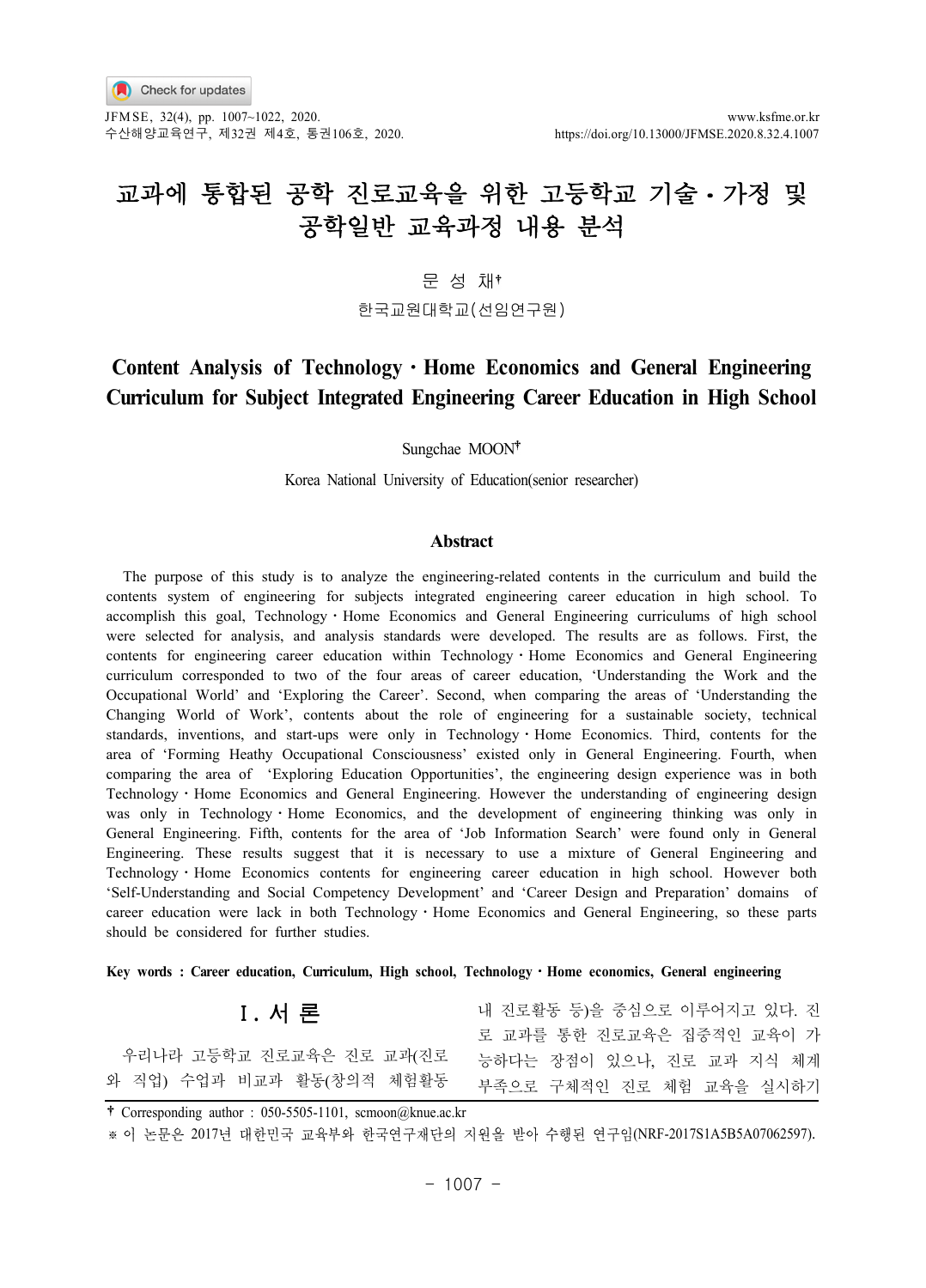어렵다는 단점이 있다. 이에 교육선진국에서는 각 교과 활동과 진로교육을 통합한 형태의 교과 에 통합된 진로교육을 실시하고 있으며 (Chadderton, 2015; Galliott and Graham, 2015; Kier et al., 2014; Kim and Jeong, 2009; OECD, 2004), 우리나라도 이러한 연구가 진행되고 있다(Lee and Chung, 2014; Ryu, 2015).

교과에 통합된 진로교육은 개인이 삶의 주체로 서 학습, 진로, 일을 연계시키기 위해 일반 교과 목 내용을 진로교육 목표에 맞게 지식ㆍ기능ㆍ태 도를 조직한 것으로, 교과 교육을 통해 자연스럽 게 진로교육을 실시할 수 있다(Jung et al., 2013). 그러나 우리나라 고등학교 교육과정은 각 교과 내용이 분절된 지식 위주로 구성되어, 진로 교과 와 일반 교과가 연계되지 않으므로 교과에 통합 된 진로교육을 실시하기 어려운 실정이다. 그러 나 몇 몇 교과에서 교과통합 진로교육을 시도하 였으며, 이 중 기술ㆍ가정 교과에서 교과통합 진 로교육은 주로 가정과를 중심으로 이루어졌다 (Kim, 2013; Lee et al., 2010; Kim, 2017).

2015년 개정 교육과정은 문ㆍ이과 통합교육으 로 2018학년도 고등학교 1학년부터 문ㆍ이과 구 분 없이 통합교과로 수업을 하게 되었다(Ministry of Education, 2017). 따라서 단순히 문과, 이과를 구분하던 이전 방식에서 한 단계 더 나아가, 각 교과의 진로 관련 내용을 체계화한 교과에 통합 된 진로교육을 기반으로 구체적이고 실제적인 교 육이 필요하다.

선행연구에서 인문계 고등학생들의 이공계열 진로 결정 주요 동기 중 하나는 이공계 관련 교 과 경험으로 나타났다(Jung et al., 2017). 또한 과 학중점고등학교 학생들의 이공계 진로동기 종단 분석 연구에 의하면, 고등학교 1학년부터 2학년 까지는 진로가 다양하게 변화하는 시기이므로 이 에 맞는 진로교육 환경을 제공해 주어야 한다고 했다(Shin et al., 2016). 따라서 고등학교에서 진 로교육은 진로 교과를 통한 진로교육에만 의존하 는 것에서, 각 교과 내용을 기반으로 다양한 경

험에 참여할 수 있는 기회를 제공하는 것이 필요 하다.

현재 3차 산업 후기 또는 4차 산업의 도래로 고등학교 교육과정이 역량 중심으로 개편되었다 (So et al., 2013; Yoo et al., 2015). 사회 변화에 따른 일자리 변화로 대학 전공에서도 지식보다 지식과 기능을 이용한 창의적 문제해결을 중시하 고 있으며, 공학교육이 이러한 사회변화에 따른 교육개혁의 중심에 있다(Hong, 2017; Park, 2015a).

자연과학은 교과별 내용 체계가 잘 구축되어 있어 계열 진학에 도움에 되고 있는 반면(Jung et al., 2017), 공학은 응용과학과 기술의 융합이라는 학문적 특징 상 특정 교과에 한정되기보다 그 내 용이 여러 교과에 산재되어 있어, 교과 경험을 통한 진로 교육이 어려운 실정이다. 그러나 일반 계 고등학교 이과 학생의 대학 진학 실태는 공학 계열(55.9%)이 자연계열(20.5%)보다 2.5배 높은 것으로 나타나(Hong, 2015), 공학계열 진학을 위 한 학생들의 진로교육이 절실한 상황이다.

이와 같이 우리나라 고등학교 진로교육이 대학 진학교육에 맞춰져 있으며(Jang et al., 2013), 이 학 내용에 비해 공학 내용을 체험할 기회가 상대 적으로 부족한 것은 공학계열 학생들의 전공 부 적응으로 이어질 수 있다(Lee et al., 2010). 대학 전공 부적응으로 인한 대학중도탈락률을 줄이기 위한 방안으로, 고교-대학 교육과정 및 진로교육 연계까지 제안되고 있는 실정이다(Kim and Hong, 2011; Kim, 2012).

따라서 이 연구에서는 고등학교 공학 관련 교 과 및 진로 교과 내용을 분석하여, 공학 진로교 육을 위한 내용 체계를 구축하고, 고등학교에서 공학 관련 교과에 통합된 진로교육 방향을 제시 하고자 한다. 이를 위해, 다음과 같이 연구 문제 를 설정하였다. 첫째, 고등학교 교과에 통합된 공 학 진로교육에 적합한 교과는 무엇인가? 둘째, 고등학교 공학 진로교육 내용분석을 위한 분석 기준은 무엇인가? 셋째, 고등학교 공학일반 교육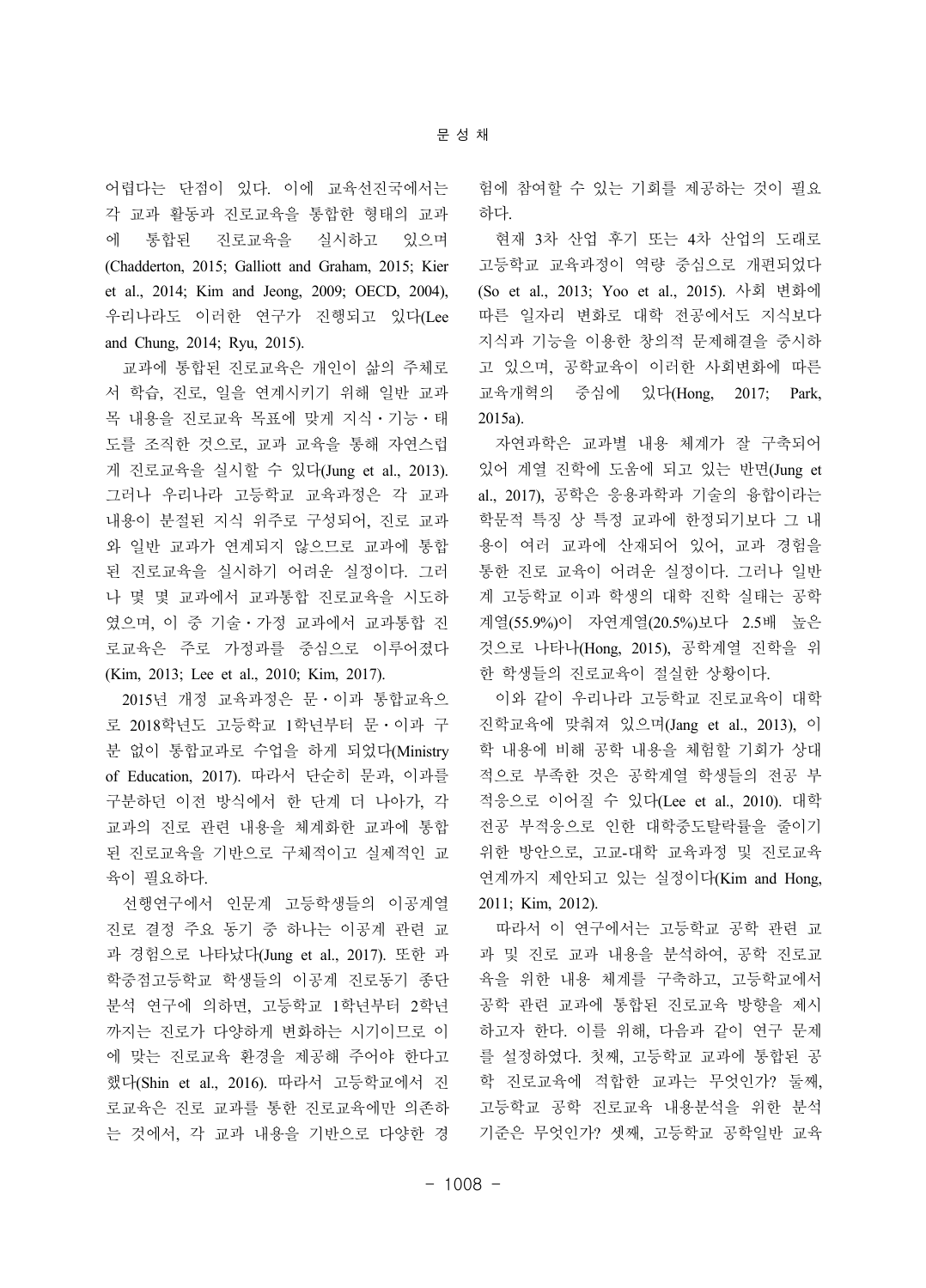과정 내용체계에서 공학 진로교육 내용 요소는 무엇인가? 넷째, 고등학교 기술ㆍ가정 교육과정 내용체계에서 공학 진로교육 내용 요소는 무엇인 가? 다섯째, 고등학교 공학일반 및 기술ㆍ가정 교육과정 내 공학 진로교육 내용체계는 어떠한 가?.

### Ⅱ**.** 이론적 배경

#### 1. 공학의 정의

공학(engineering)은 '창조하다'는 뜻의 라틴어 ingenerare에서 유래했으며, "과학적, 경제학적 사 회적 원리와 실용적 지식을 활용하여 새로운 제 품, 도구 등을 만드는 것 또는 만드는 것에 관한 학문"이다(Wikipedia, 2018). 공학과 기술학 (technology)의 차이는, 공학은 인간 요구를 충족 시키기 위하여 새로운 기술을 창조하거나 혁신하 는 학문이며, 기술학은 공학 결과물에 대한 제조 및 가치를 평가, 개선하는 학문이다(Park and Baek, 2014).

이 연구에서 공학은 기술을 포함하는 광의의 개념으로 정의하였다. 왜냐하면 학교 교육과정에 서 기술은 초ㆍ중ㆍ고 교육과정에 모두 포함되지 만, 공학은 고등교육 이상 학문 분야이기에, 공학 을 협의의 개념으로 정의할 경우 학교에서 공학 진로교육이 어렵기 때문이다. 또한 공학은 설계 를 통해 인간에게 유용한 것을 새롭게 창조하는 학문으로, 이 과정에서 인간에게 유용한 것을 산 출해내는 기술과 불과분의 관계이며, 모든 기술 은 공학에 기반을 두고 있기에, 이 연구에서 공 학은 기술을 포함하는 광의의 개념으로 정의하였 다.

### 2. 고등학생의 진로발달 특성

Piaget의 인지발달에서 청소년기는 형식적사고 (formal thought)기로, 논리적으로 사고하는 능력 이 발달하므로, 진로에 있어서도 좀 더 현실적으 로 사고할 수 있도록 도와야 한다. Erikson의 심 리사회적 발달 관점에서 청소년기는 정체성과 역 할 혼미의 시기로, 규칙을 따르지 않거나 세상에 의문을 가진다. 따라서 청소년 발달 단계에 따라 흥미, 능력, 가치가 어떻게 변하는 지는 진로에 중요한 요소라 할 수 있다(Sharf, 2014).

진로발달이론에 따르면 개인의 진로 성숙은 전 생애에 걸쳐 일어나며, 개인에 따라 구성요소가 다르다. Ginzberg 이론에 따르면 11세부터 17세까 지는 시험적 직업선택 단계에 해당한다. 15~16세 는 자신의 가치관과 생애 목표를 평가해 선호 직 업을 선택하며, 17~18세는 직업선택이 주관적 요 인에서 점차 현실적 요인으로 전환이 이루어지는 시기이다(Kim et al., 2006). Super는 Ginzberg 이 론보다 더 포괄적, 발전적 이론을 제시하였다. 개 인은 자아 이미지와 일치하는 직업을 선택하며, 자아 개념은 개인의 전 생애에 걸쳐 계속 발달하 고 보완된다고 했다(Park, 2015b). Super 이론에 따르면 15~24세는 직업 탐색기로, 15~17세는 자 신의 요구ㆍ흥미ㆍ능력ㆍ가치 등을 고려해 잠정 적으로 진로를 결정하는 시기다. 18~21세는 취업 에 필요한 훈련 및 교육을 받는 시기이며, 22-24 세는 직업 선택기이다(Kim et al., 2006).

진로발달에서 14세부터 직업이 확립되기 전까 지 시기는 진로 및 직업 탐색기이며, 고등학생 시기인 14세부터 18세까지는 진로 결정화 과정으 로, 직업 탐색, 직업 및 진로 선택 단계라 할 수 있으므로 이 시기 진로 교육이 특히 중요하다.

#### 3. 고등학교 진로 교육과정

우리나라 일반고 진로교육은 주로 대학 진학을 목표로 하고 있으며, 학생의 직업 진로와 연계된 교육과정 제공은 부족한 것으로 나타났다(Kim et al., 2016). 학교 진로교육은 '진로와 직업' 교육과 정을 중점으로 이루어지고 있으며, 진로교육 영 역 및 핵심개념은 중학교, 고등학교 동일하다.

고등학교 진로교육과정은 <Table 1>과 같이 4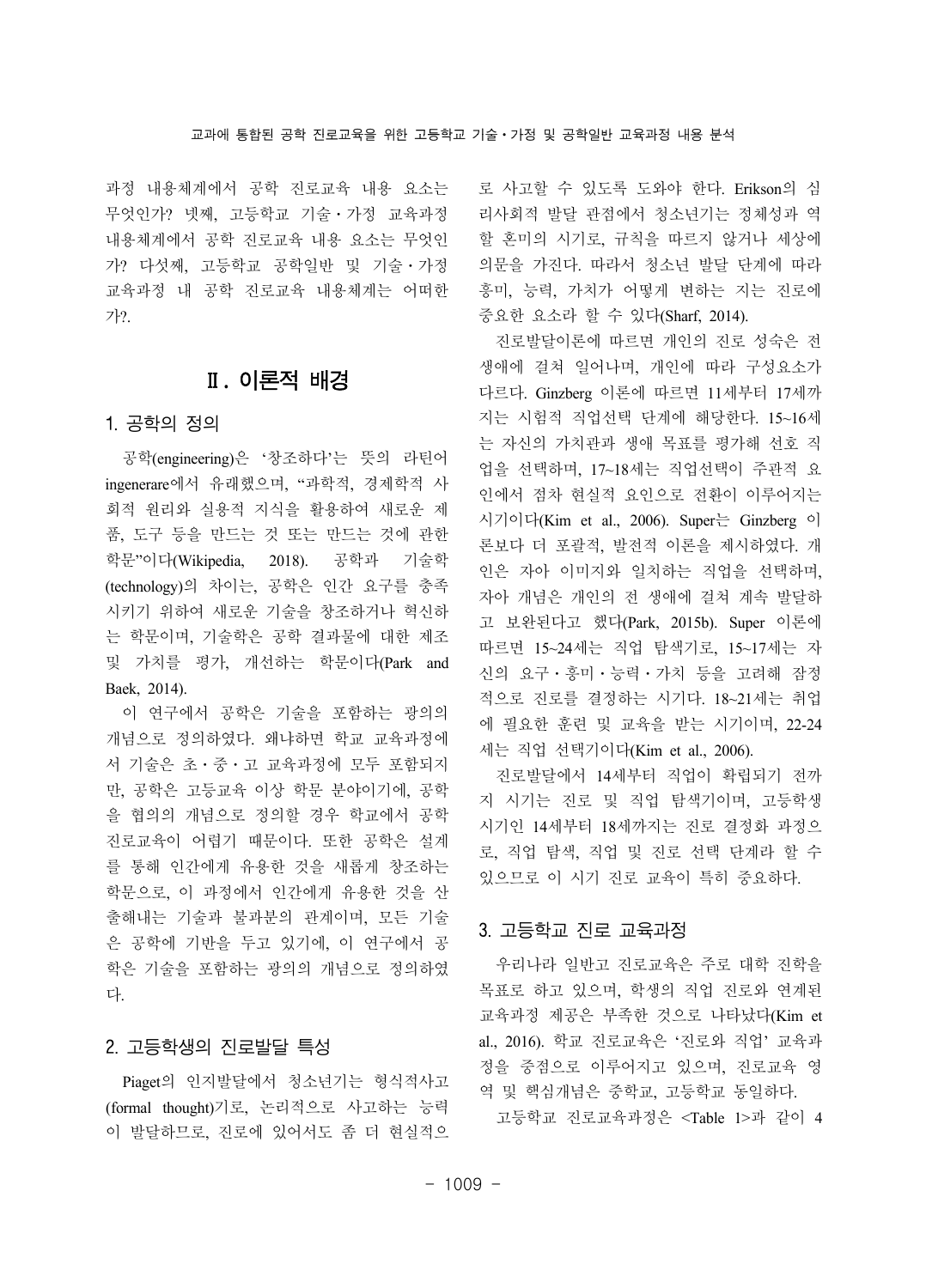<Table 1> Career Education Curriculum of High School

| Domain                                               | Key Concept                                                                           | Content Element                                                                                                                                                                 |  |  |
|------------------------------------------------------|---------------------------------------------------------------------------------------|---------------------------------------------------------------------------------------------------------------------------------------------------------------------------------|--|--|
| Self<br>Understa-<br>nding<br>and                    | Self<br>Understanding<br>and Formation<br>of Positive Self<br>Concept                 | ° Self-Identity,<br>Self-Efficacy<br>° Strengths and Abilities                                                                                                                  |  |  |
| Develop-<br>ment of<br>Social<br>Compete<br>ncy      | Development of<br>Interpersonal<br>Relationships and<br>Communication<br><b>Skill</b> | Interpersonal Skills<br>° Communication Abilities<br>According to the<br>Situation                                                                                              |  |  |
| Understa-<br>nding<br>Work<br>and<br>Career<br>World | Understanding<br>the Change of<br>Job World                                           | $\circ$<br>Future Career World<br>and Concept of Talent<br><sup>o</sup> One's Career According<br>to the Change in the<br>Job World<br>° Entrepreneurship and<br>Creating a Job |  |  |
|                                                      | Building a<br>Healthy<br>Occupational<br>Consciousness                                | $\circ$<br>Attitudes Required for<br>Job Selection<br>° Ethics and Attitudes as<br>a Professional                                                                               |  |  |
| Explorati<br>-on of<br>Career                        | Exploration of<br>Educational<br>Opportunities                                        | $\circ$<br>Self-Directed Learning<br>for One's Career<br>° Information for<br>University Admission<br>° Lifelong Learning for<br>Continuous Career<br>Development               |  |  |
|                                                      | Exploration of<br>Job Information                                                     | $\circ$<br>Information Relating to<br>Interested Job<br>° Use of Job Information                                                                                                |  |  |
| Design<br>and<br>Preparati-<br>on of<br>Career       | Development of<br>Decision-Making<br>Abilities for<br>Career                          | Context-Dependent<br>Decision-Making for<br>One's Career<br>° Solving Cause of Career<br><b>Barriers</b>                                                                        |  |  |
|                                                      | Career Design<br>and Preparation                                                      | <sup>o</sup> Establishing Specific<br>Career Plan According<br>to Career Goal<br><sup>o</sup> Establishing Career Plan<br>After High Scool and<br>Practicing it                 |  |  |

개 영역, 8개 핵심개념, 18개 내용요소로 구성되 어 있었다. 첫째, '자아 이해와 사회적 역량 개 발' 영역은 자아이해 및 긍정적 자아 개념을 형 성하는 것을 목표로, 자아정체감이나 자기효능감 을 기르고, 자신의 강점과 능력을 개발한다. 또한 대인관계 및 의사소통 역량 개발을 통해 사회적 역량을 기르도록 하며, 이를 위해 대인관계 능력 을 향상시키고 상황에 따른 의사소통능력을 기르 는 것을 목표로 한다. 둘째, '일과 직업 세계 이 해' 영역은 나의 진로에 영향을 미칠 수 있는 변 화하는 직업세계를 이해하는 것을 목표로, 미래 직업세계와 인재상을 알고, 직업세계 변화를 이 해해 나의 진로에 적용하도록 한다. 창업이나 창 직에 대해서도 학습한다. 또한 건강한 직업의식 형성을 위해, 직업 선택에 필요한 태도와 직업인 으로의 권리 및 윤리도 배운다. 셋째, '진로 탐 색' 영역은 개인의 진로 개발을 위한 교육 기회 를 탐색하는 활동을 한다. 즉 진로를 위한 자기 주도학습을 하고, 대학 진로 정보를 탐색하며, 지 속적 진로 개발을 위한 평생학습 역량을 기른다. 또한 자신의 관심 직업에 관련된 정보를 탐색하 고, 직업 정보를 활용하여 자신이 관심 있는 직 업을 이해하도록 한다. 넷째, '진로 디자인과 준 비' 영역은 개인의 진로의사결정능력을 개발하기 위해, 상황에 맞는 진로의사결정 능력을 배우고 진로 장벽 요인을 해결하는 방법을 익힌다. 또한 진로 목표에 따른 구체적 진로 계획을 수립하고, 진로 계획을 점검하고 보완하여 고등학교 이후 진로 계획을 실천하도록 한다.

그러나 이 같은 고등학교 진로교육 목표는 진 로와 직업 단일 교과를 통해 이루기 어려우므로, 진로 관련 교과 경험을 통해 달성해 나가는 것이 필요하다. 따라서 이 연구에서는 교과에 통합된 공학 진로교육을 위해, 고등학교 진로교육과정 네 개 영역과 여덟 개 핵심개념을 토대로 분석기 준을 구성하였다.

#### 4. 학교 공학 진로교육 사례

Kim et al.(2013)에 의하면, 공학ㆍ기술 교육 캠 프에 참가한 학생들은 공과대학에 대한 부정적 인식이 긍정적으로 변하였으며, 공학 관련 장래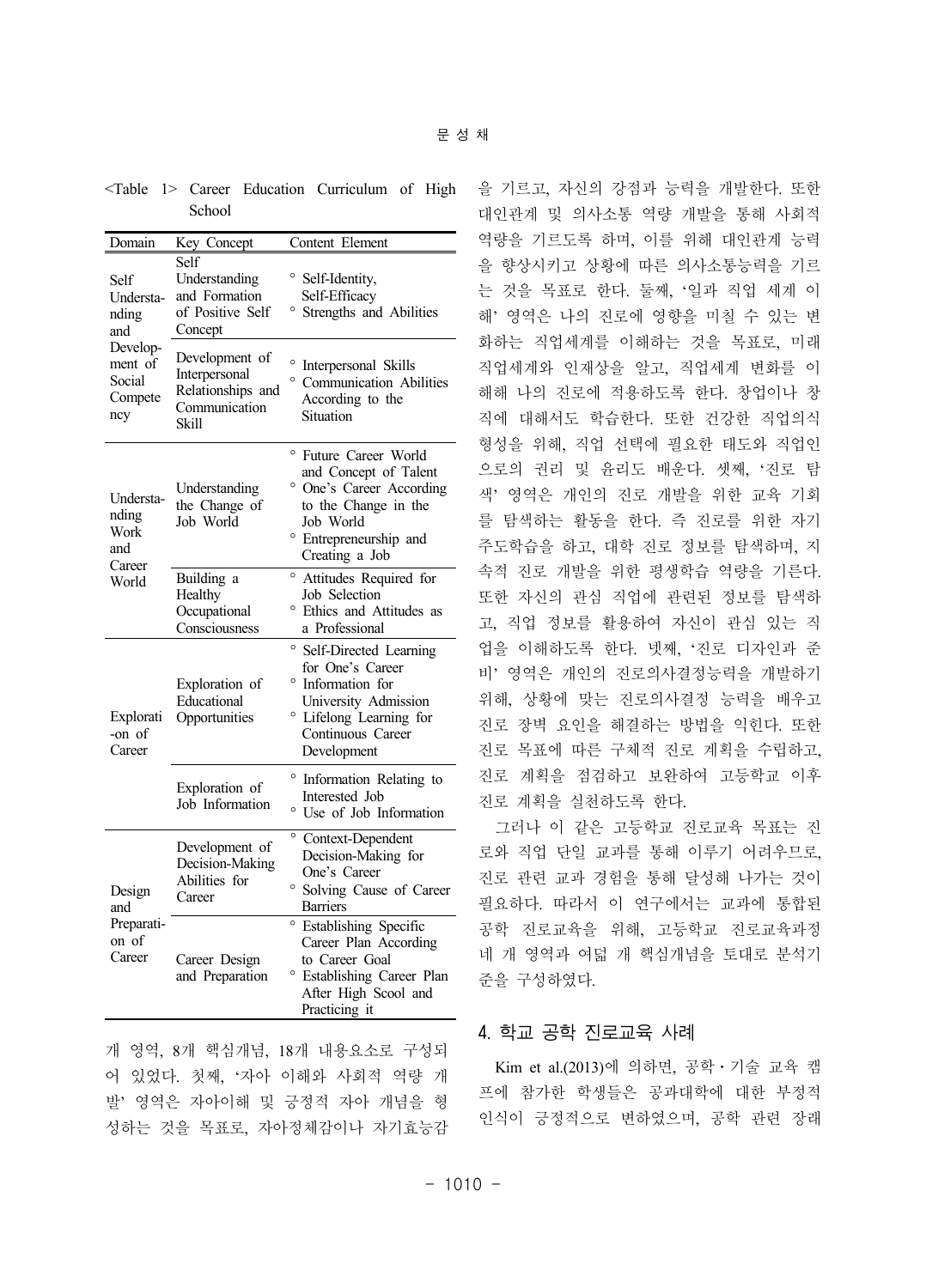희망을 갖게 되는 진로변화도 나타났다. 중학생 의 기술 경험과 기술 교과 흥미, 공학 진로 지향 간 관계를 분석한 결과, 기술 경험 및 기술 교과 흥미가 공학 진로 지향에 유의미한 영향을 미치 는 것으로 나타났다(Lee, 2015). 이러한 연구 결 과는 학교에서 공학 진로교육이 공학 진로 지향 및 선택에 긍정적 영향을 미침을 의미한다. 그러 나 고등학교 학교교육과정은 대학수학능력시험 중심 기초과학에 치중되어, 공학계열 진학이나 진로를 희망하는 학생들이 공학 진로를 경험할 기회가 부족하다.

외국 사례를 살펴보면, 미국 진로교육 Carl D. Perkins 법은 진로교육보다 기술을 강조하는 직업 교육에 더 가깝다. 미국은 대학진학과 산업체 요 구에 부합하는 진로교육을 운영하고 있기에, 중 학교부터 고등학교까지 연계성을 가지고 있다. 반면 우리나라 고등학교 진로교육은 일반계와 특 성화고로 구별해 운영하고 있으므로, 기술교육은 특성화고에 한정되어 있다는 차이점이 있다 (Yang, 2014). 독일의 고등학교 진로교육에서는 학교와 정부의 지원 하에 체계적인 전공탐색을 하고 있으며, 9학년 또는 10학년에서는 2-3주 간 기술 직업 실습 기회를 제공하고 있다(Kim et al., 2016). 이처럼 교육선진국 고등학교 진로교육은 직업선택까지 연계성을 가지고 체계적 전공 탐색 기회를 제공하고 있는 반면, 우리나라 진로교육 은 진로탐색과 직업준비를 위한 입문 교육적 성 격을 가지고 있다.

## Ⅲ**.** 연구 방법 및 내용

#### 1. 연구 대상

이 연구의 대상은 <Table 2>와 같이 고등학교 기술ㆍ가정(일반선택교과)과 공학일반(진로선택교 과) 교육과정 성취기준 및 학습 내용 요소이다. 연구 대상을 고등학교에 국한한 이유는 다음과 같다.

| Curriculum                      | Course                        | Area and Learning         |
|---------------------------------|-------------------------------|---------------------------|
|                                 |                               | Content                   |
|                                 | General<br>Elective<br>Course | Technology System         |
| High School                     |                               | $12TH04-01-07$            |
| Technology · Ho<br>me Economics |                               | Technology Utilization    |
|                                 |                               | $12TH.05-01-09$           |
|                                 | Career<br>Selection<br>Course | <b>Engineering Basics</b> |
|                                 |                               | $12$ GE.01-01~06          |
| High School<br>General          |                               | The World of Engineering  |
|                                 |                               | $12$ GE.02-01~15          |
| Engineering                     |                               | Engineering and Career    |
|                                 |                               | $12GE.03-01-02$           |
|                                 |                               |                           |

<Table 2> Objects of Research

TH: Technology · Home Economics

GE: General Engineering

공학 관련 핵심역량 선정을 위해, 연구자가 기 술 핵심역량, 공학 핵심역량에 대한 각 선행연구 를 분류한 표를 작성한 후, 공학교육 및 기술교 육 전공 현장교육전문가 4인의 의견을 취합ㆍ분 석하였다. 현장교육전문가는 기술교육을 전공한 기술ㆍ가정 교사경력 9년의 기술교육 석사졸업 생, 기계공학을 전공한 기술ㆍ가정 교사경력 16 년의 기술교육 석사과정생, 공학교육을 전공한 기술ㆍ가정 교사경력 10년의 기술교육 석사과정 생, 컴퓨터교육을 전공한 기술ㆍ가정 교사경력 11년의 기술교육 석사과정생이었다. 공학교육 및 기술교육 전공 현장교육전문가 4인이 선정한 타 교과와 차별화되는 공학 관련 역량은 공학적 마 인드와 문제해결력이었다. 그러나 이 과정에서 고등학교에서 공학적 핵심역량을 논하는 것은 적 절하지 않다는 의견과 적절성에 의문을 제기하는 의견이 나왔다.

현장교육전문가 1. 중등 교육에서 공학적 역량을 논하는 것 자체가 적절하지 않아 보임. 공업계 고 등학교에서도 공학적 역량이 크게 키워진다고 보 기는 어렵고 대학교 수준에서 검토해야 할 영역으 로 여겨짐

또한 공학교육의 전문적 특성을 고려해 고등학 교에 국한해 공학 진로교육을 실시해야 한다는 의견도 있었다.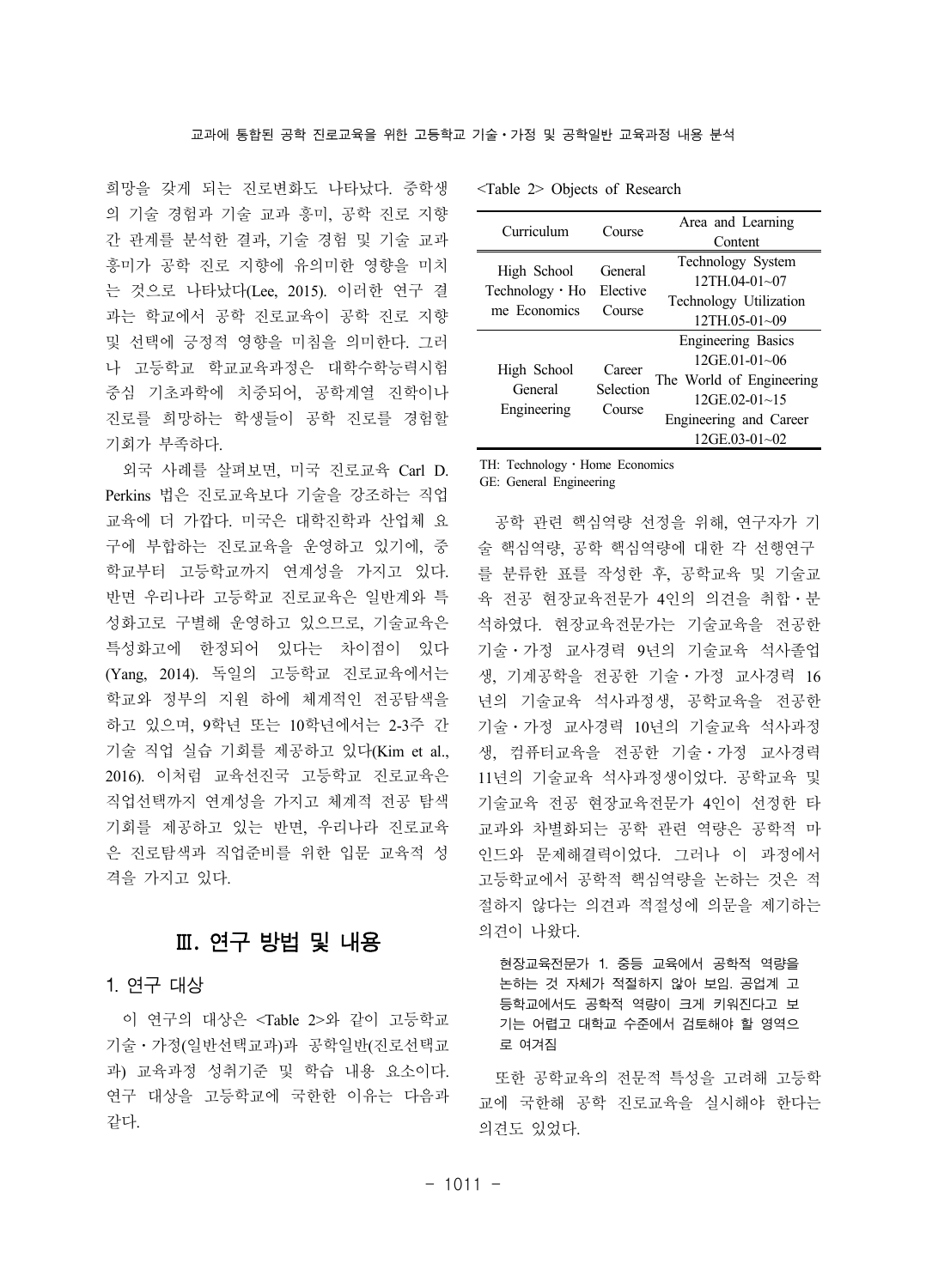현장교육전문가 2. 공학교육은 고등 기술교육으로 전문대학 이상에서 직업교육으로 다뤄지는 부분인 데, 중등 학교에서 다루기에 적합한지에 대한 검토 가 필요함. 엄밀히는 중등학교 중에서도 진학 후 공학교육 위한 고등학교 단계에서 이뤄지므로 중 등학교 대신 고등학교로 한정하는 검토도 필요함

이러한 현장교육전문가 의견을 반영하여, 연구 대상을 고등학교에 한정하고, 공학 핵심역량을 분석기준에 포함시키지 않고, 공학 진로교육에 국한해 분석기준을 개발하였다.

#### 2. 분석 기준 개발

분석기준 선정을 위한 선행연구 분석 결과, 기 술ㆍ가정 교과 진로교육 내용 분석틀은 한국교육 개발원이 개발한 진로교육 목표(Lee et al., 2010) 와 한국직업능력개발원이 개발한 진로교육 목표 및 내용 체계(Jung and Ryu, 2009)가 있었다. 그 러나 이러한 선행연구의 분석기준은 2009 개정 교육과정에 근거하고 있으므로, 이 연구에서는 2015 개정 교육과정 진로교육 목표와 내용 체계 를 기준으로 공학 진로교육 분석기준을 다음과 같이 개발하였다.

연구자와 기술교육전문가가 오프라인으로 2회 만나 고등학교 진로와 직업, 고등학교 기술ㆍ가 정, 공학일반 교육과정 내용 요소를 비교ㆍ분석 하였다. 공학 진로교육의 대영역 및 중영역은 선 행연구에 기반해 2015 진로교육 교육과정으로 구 성하였으며, 소영역은 공학 내용 요소를 추출하 고 유사 내용을 영역화해 구성하였다. 분석기준 의 내용타당도 검증을 위해, 개발한 분석 기준은 현장교육전문가 4명의 온라인 평가 1회 및 이공 계 진로교육전문가의 오프라인 검토 1회를 거쳤 다. 최종 <Table 3>과 같이 2개 대영역, 5개 중영 역, 9개 소영역으로 구성된 분석 기준을 완성하 였다.

## 3. 고등학교 진로, 기술가정, 공학일반 내용 체계 분석 방법

#### <Table 3> Criteria of Curriculum Analysis for Engineering Career Education

| Large<br>Domain                      | Middle<br>Domain                                       | Small Domain                                             |
|--------------------------------------|--------------------------------------------------------|----------------------------------------------------------|
|                                      | Understanding                                          | Understanding Engineering<br>and Social Relations        |
| Understanding<br>Engineering         | the Change<br>of Job World                             | Understanding the<br>Engineering Job World               |
| Work and<br>Job World                | Building a<br>Healthy<br>Occupational<br>Consciousness | Formation of Engineering<br>Occupational Consciousness   |
|                                      | Exploration<br>of                                      | Experience of Engineering<br>Knowledge                   |
| Engineering<br>Career<br>Exploration | Educational<br>Opportunities                           | Understanding and<br>Experience of Engineering<br>Design |
|                                      | Exploration<br>of Job<br>Information                   | Exploration of Engineering<br>Job Information            |

고등학교 진로와 직업, 기술ㆍ가정, 공학일반 교육과정 및 교과서 내용 체계 분석은 2018년 6 월 부터 9월까지 연구자 1인, 기술교육전문가 1 인에 의해 이루어졌다. 연구자는 이학 박사 및 교육학 박사수료자이며, 기술교육전문가는 기술 교육 박사학위 후 교사 경력 15년 이상인 기술교 육 전문가이다. 분석은 내용 분석 방법을 사용하 였다. 이는 내용을 객관적, 체계적으로 분석하는 양적 분석 방법(Berelson, 1952; Park and Kim, 2015)으로, 두 연구자는 오프라인으로 만나 연구 자가 보유하고 있는 훈련지침서를 통해 내용 분 석에 대한 연습을 실시하였다. 의견이 일치하지 않을 경우, 일치가 이루어질 때까지 논의하였다. 두 번째 오프라인 만남에서 고등학교 기술ㆍ가 정, 공학교육 교육과정 내용 체계를 분석하였다. 분석 시 내용이 모호하거나 분석이 불일치되는 부분은 교과서 내용을 확인하고, 분석자 간 토의 로 이해도를 높이고, 협의하는 과정을 통해 분석 의 합치율을 향상시키기 위해 노력하였다. 이 과 정에서 두 분석자 간 합의할 수 있는 부분에 대 해 최대한 일치를 이룸으로써 분석의 신뢰도를 향상시켰으며, 두 분석자 간 신뢰도는 <Table 4>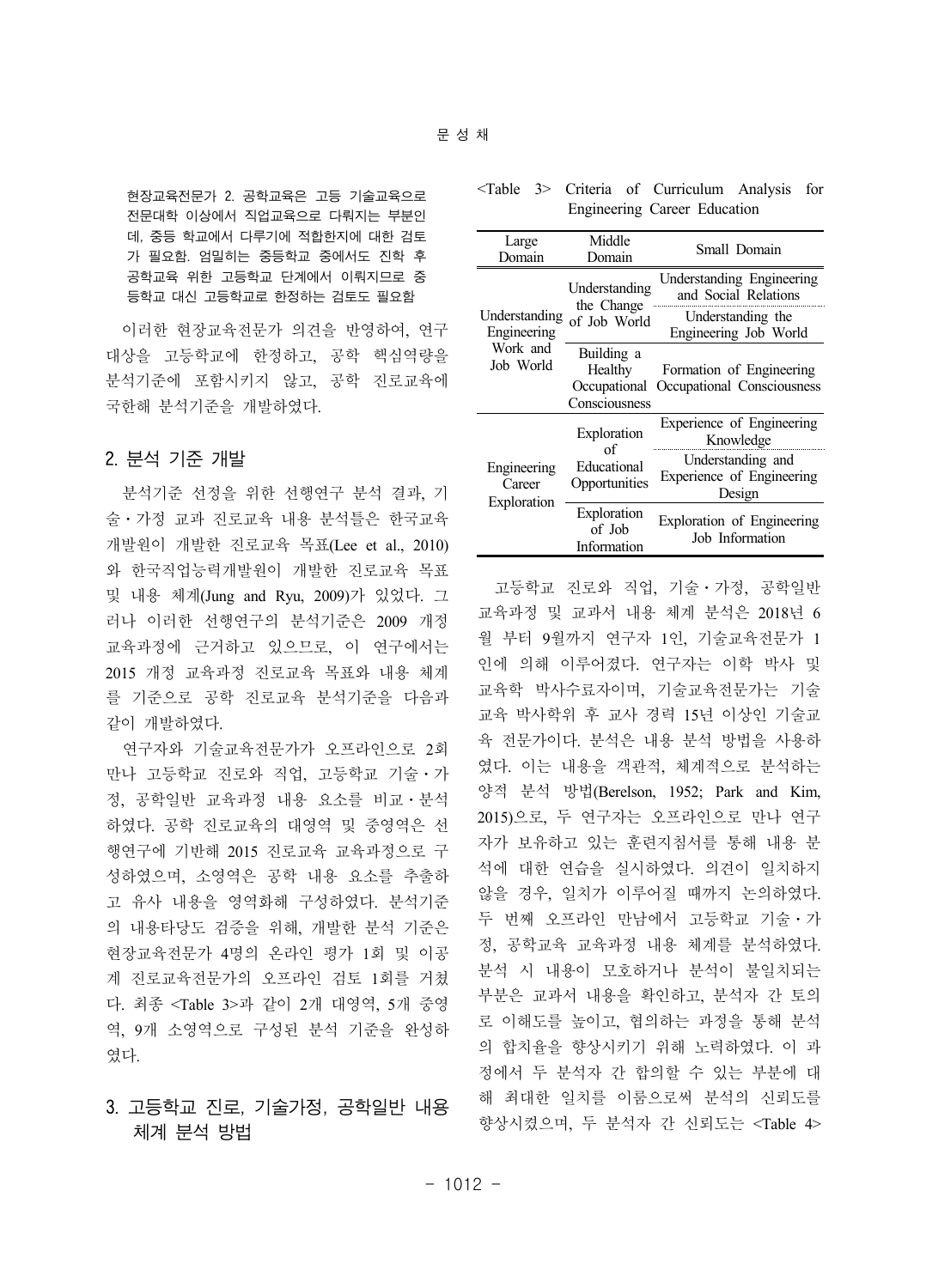와 같았다. 최종 분석 결과는 이공계 진로교육전 문가의 검토를 거처 분석의 타당도를 확보하였 다.

<Table 4> Reliability of Analysis and Analysis Criteria

| Objects of Analysis                                                              | Agreement | Percentage of Cohen's kappa<br>Value |
|----------------------------------------------------------------------------------|-----------|--------------------------------------|
| Engineering Content<br>Elements in High<br>School Technology<br>· Home Economics | 79.4%     | 0.58                                 |
| Engineering Content<br>Elements in High<br>School General<br>Engineering         | 79.5%     | 06                                   |

## Ⅳ**.** 연구 결과 및 논의

고등학교 기술ㆍ가정, 공학일반 교과 내 공학 진로교육 내용 요소는 진로교육과정 4개 영역 (<Table 3>) 중 일과 직업세계 이해, 진로탐색, 2 개 영역에 해당되었다.

## 1. 고등학교 기술ㆍ가정 교육과정 공학진로 교육 내용요소 분석

고등학교 기술ㆍ가정 교육과정은 인간발달과 가족, 가정생활과 안전, 자원관리와 자립, 기술시 스템, 기술활용 5개 영역으로 구성되어 있었다. 이 중 기술시스템과 기술활용 영역이 공학 관련 내용에 해당하였으므로, 두 영역 내 성취기준과 교과 내용 요소를 분석하고 해석하였다.

#### (1) 공학 일과 직업 세계 이해 영역

고등학교 기술ㆍ가정 교육과정 성취기준과 교 과 내용 요소 내 '공학 일과 직업 세계 이해' 대 영역에는 <Table 5>와 같이 '변화하는 직업 세계 이해' 중영역 중 '공학과 사회 관계 이해' 소영역 내용 요소 7개, '공학 직업 세계 이해' 소영역 내용 요소 9개로 나타났다. 그러나 '건강한 직업 의식 형성' 중영역, '공학 직업 의식 형성' 소영 역 내용 요소는 찾아보기 어려웠다. '변화하는 직 업세계 이해' 중영역의 소영역별 내용 요소를 살 펴보면, '공학과 사회 관계 이해' 소영역 내용 요 소로 첫째, 기술이 사회에 미치는 영향에 해당하 는 '기술의 발달과 사회의 변화(12기가05-01)', '첨단 제조기술의 영향(12기가04-02)', '첨단 기술 의 영향과 평가(12기가05-07)'가 있었다. 둘째, 사 고, 재해의 원인과 예방에 관한 요소로 '생활 속 에서의 재해 원인과 예방(12기가05-02)', '자동차 사고의 원인과 예방(12기가05-03)'이 있었다. 셋 째, 지속가능한 사회를 위한 공학의 역할에 관한 요소로 '지속가능한 발전의 이해(12기가05-09)', '지속가능한 발전을 위한 기술(12기가05-09)'이 있었다.

'공학 직업 세계 이해' 소영역 내용 요소로, 첫 째, 기술 변화에 따른 직업의 변화인 '기술의 분 야에 따른 직업의 종류(12기가05-01)', '첨단 제조 기술의 미래(12기가04-02)', '미래 기술과 직업세 계의 변화와 전망(12기가05-01)'이 있었다. 둘째, 지식재산권, 기술 표준, 발명, 창업에 대한 '기술 개발과 표준(12기가05-06)', '기술의 분야와 표준 (12기가05-06)', '국가표준과 국제표준(12기가 05-06)', '발명과 지식재산권(12기가05-05)', '발명 과 창업(12기가05-05)'이 있었다. 셋째, 산업현장 의 안전에 대한 '산업현장에서의 안전과 예방(12 기가05-02)'이 있었다.

그러나 '건강한 직업의식 형성' 중영역, '공학 직업 의식 형성' 소영역 내용 요소인 공학자 및 기술자의 태도, 윤리, 권리에 대한 내용은 찾아보 기 어려웠다.

#### (2) 공학 진로탐색 영역

고등학교 기술ㆍ가정 교육과정 성취기준과 교 과 내용 요소 내 '공학 진로 탐색' 대영역에는 <Table 6>과 같이 '교육기회의 탐색' 중영역 중 '공학 지식 체험' 소영역 내용 요소가 13개로 가장 많았으며, '공학 설계 이해 및 체험' 소영역 내용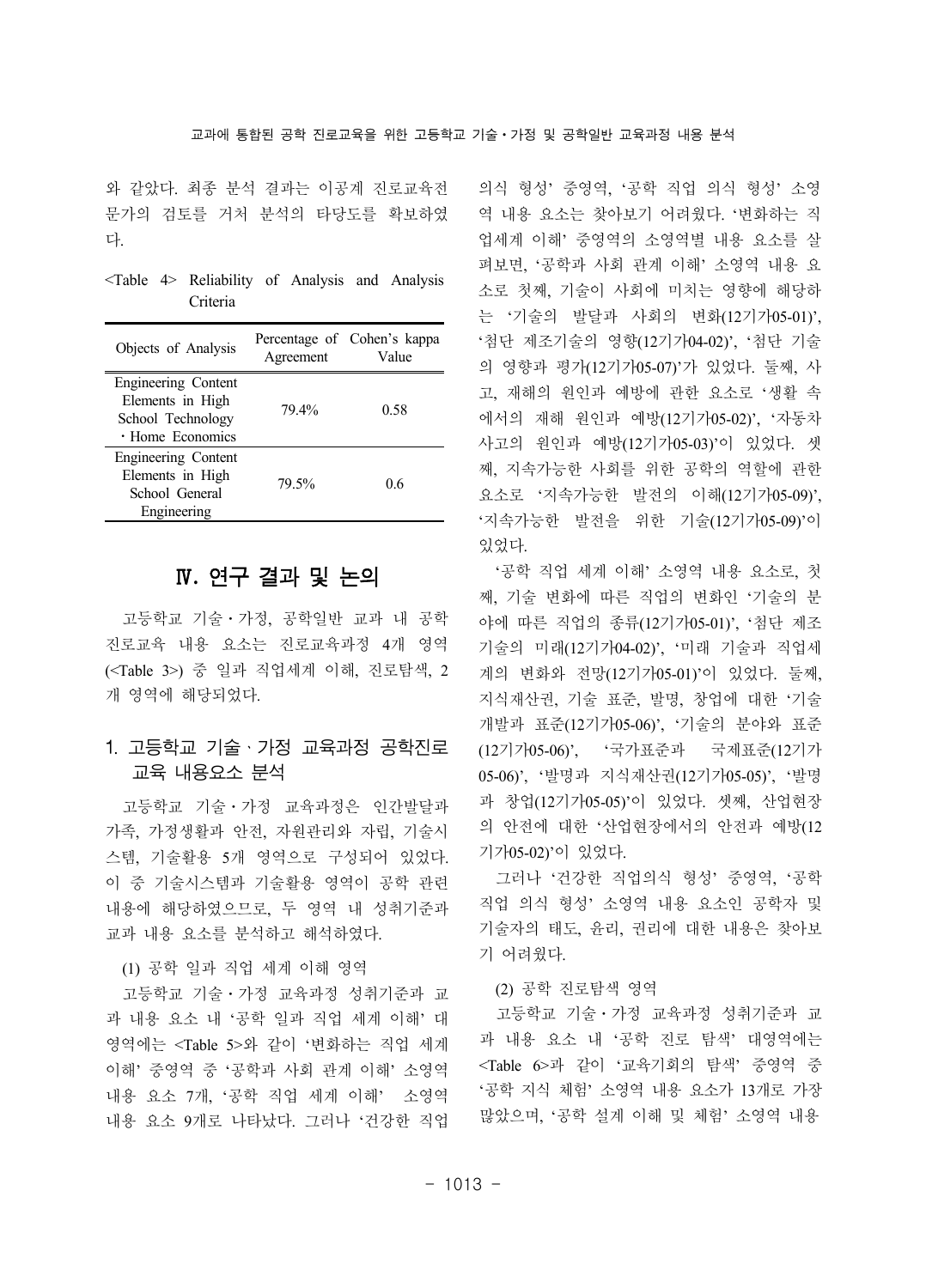#### 문성채

<Table 5> Analysis of Learning Elements for Career Education of 'Understanding the Work and Career World' in the 'TechnologyㆍHome Economics' Curriculum

| Analysis Criteria                                               |                                                        |                                                              |                                                                                                                                                                                                                                                                                                                                                                                                                                                                                                                                                                                                                                                                                                                       |  |
|-----------------------------------------------------------------|--------------------------------------------------------|--------------------------------------------------------------|-----------------------------------------------------------------------------------------------------------------------------------------------------------------------------------------------------------------------------------------------------------------------------------------------------------------------------------------------------------------------------------------------------------------------------------------------------------------------------------------------------------------------------------------------------------------------------------------------------------------------------------------------------------------------------------------------------------------------|--|
| Large<br>Domain                                                 | Middle Domain Small Domain                             |                                                              | Learning Elements for Engineering Career Education                                                                                                                                                                                                                                                                                                                                                                                                                                                                                                                                                                                                                                                                    |  |
| Understan-<br>ding<br>Engineerin<br>-g Work<br>and Job<br>World | Understanding<br>the Change of<br>Job World            | Understanding<br>Engineering<br>and Social<br>Relations      | ° Technology's Impact on Society<br>12TH.05-01. Technology Development and Social Change<br>12TH.04-02. Impact of Advanced Manufacturing Tech.<br>12TH.04-07. Impact and Evaluation of Advanced Tech.<br>° Causes and Prevention of Accidents and Disasters<br>12TH 05-02. Causes and Prevention of Accidents and Disasters in Life<br>12TH.05-03. Causes and Prevention of Car Accidents<br>The Role of Engineering for Sustainable Society<br>$\circ$<br>12TH.05-09. Understanding of Sustainable Development<br>12TH.05-09. Technology for Sustainable Development                                                                                                                                                 |  |
|                                                                 |                                                        | Understanding<br>the<br>Engineering<br>Job World             | ° Change of Job According to Technological Change<br>12TH.05-01. Types of Job According to the Field of Tech.<br>12TH.04-02. Future of Advanced Manufacturing Tech.<br>12TH.05-01. Change and Prospects of Future Tech. and World of Work<br>° Intellectual Property Rights, Technology Standards, Invention,<br>Entrepreneurship, Creating a Job<br>12TH.05-06. Development of Tech. and Standards<br>12TH 05-06. Fields of Tech. and Standards<br>12TH.05-06. National and International Standards<br>12TH.05-05. Invention and Intellectual Property Rights<br>12TH.05-05. Invention and Start-up<br><sup>o</sup> Safety in Industrial Place<br>12TH.05-02. Prevention of Accidents and Safety in Industrial Place |  |
|                                                                 | Building a<br>Healthy<br>Occupational<br>Consciousness | Formation of<br>Engineering<br>Occupational<br>Consciousness |                                                                                                                                                                                                                                                                                                                                                                                                                                                                                                                                                                                                                                                                                                                       |  |

TH: Technology · Home Economics, Tech: Technology.

요소는 5개 있었다. 그러나 '직업 정보의 탐색' 중영역, '공학 직업 정보 탐색' 소영역에 해당하 는 내용 요소는 찾아보기 어려웠다.

'교육 기회의 탐색' 중영역의 소영역별 내용 요소를 살펴보면, '공학 지식 체험' 소영역 내용 요소로, 첫째, 기술에 대한 이해인 '제조기술의 이해(12기가04-01)', '건설기술의 이해(12기가 04-03)', '생명기술의 이해(12기가04-04)', '수송기 술의 이해(12기가04-05)', '자동차의 안전한 운행 방법, 자동차 사고의 원인과 예방(12기가05-03)', '우주항공기술(12기가04-05)', '정보통신기술의 이

해(12기가04-06)'가 있었다. 둘째, 첨단기술 이해 에 대한 '첨단 제조기술의 종류와 특징(12기가 04-01)', '첨단 건설기술의 종류와 특징(12기가 04-03)', '첨단 건설기술의 종류와 특징(12기가 04-04)', '첨단 기술을 활용한 의료기술의 발달(12 기가04-05)', '자동차에 적용된 첨단기술의 특성과 활용(12기가04-05)', '첨단 정보통신기술의 종류와 활용(12기가04-06)'이 있었다. 셋째, 지속가능발전 기술인 '지속가능한 발전을 위한 기술(12기가 05-09)'이 있었다.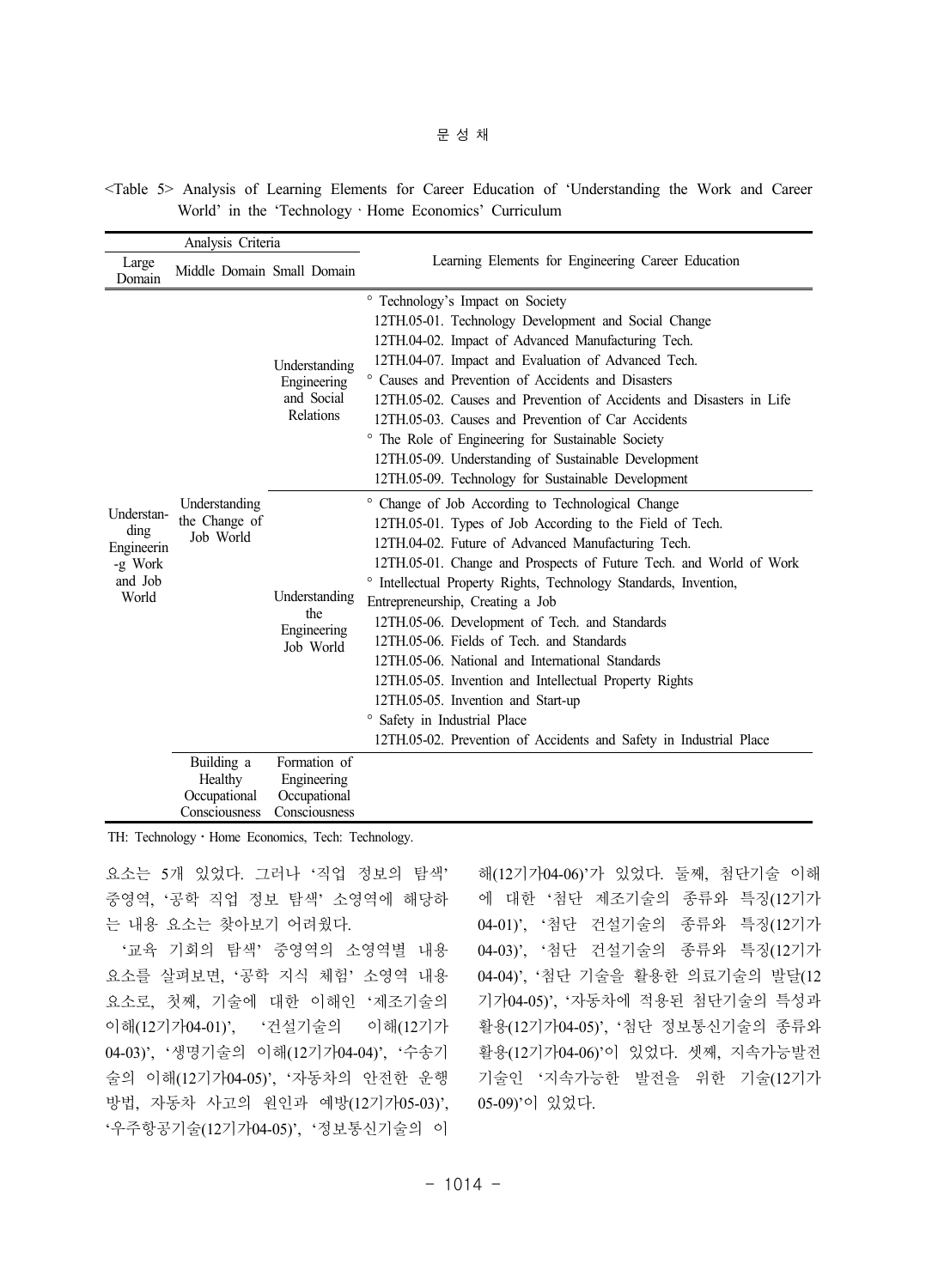#### 교과에 통합된 공학 진로교육을 위한 고등학교 기술 · 가정 및 공학일반 교육과정 내용 분석

<Table 6> Analysis of Learning Elements for Career Education of 'Career Exploration' in the 'TechnologyㆍHome Economics' Curriculum

| Analysis Criteria                                 |                                                |                                                             |                                                                                                                                                                                                                                                                                                                                                                                                                                                                                                                                                                                                                                                                                                                                                                                                                                                                                                                                                               |  |
|---------------------------------------------------|------------------------------------------------|-------------------------------------------------------------|---------------------------------------------------------------------------------------------------------------------------------------------------------------------------------------------------------------------------------------------------------------------------------------------------------------------------------------------------------------------------------------------------------------------------------------------------------------------------------------------------------------------------------------------------------------------------------------------------------------------------------------------------------------------------------------------------------------------------------------------------------------------------------------------------------------------------------------------------------------------------------------------------------------------------------------------------------------|--|
| Large<br>Domain                                   | Middle<br>Domain                               | Small Domain                                                | Learning Elements for Engineering Career Education                                                                                                                                                                                                                                                                                                                                                                                                                                                                                                                                                                                                                                                                                                                                                                                                                                                                                                            |  |
| Engineer<br>$-$ ing<br>Career<br>Explorati<br>-on | Exploration of<br>Educational<br>Opportunities | Experience of<br>Engineering<br>Knowledge                   | ° Understanding of Tech.<br>12TH.04-01. Understanding of Manufacturing Tech.<br>12TH.04-03. Understanding of Construction Tech.<br>12TH.04-04. Understanding of Bio-Tech.<br>12TH.04-05. Understanding of Transportation Tech.<br>12TH.05-03. Safe Method of Driving, Causes and Prevention of Car<br>Accidents<br>12TH.04-05. Understanding of Aerospace Tech.<br>12TH.04-06. Understanding of Information and Communication Tech.<br>° Understanding of Advanced Tech.<br>12TH.04-01. Types and Characteristics of Advanced Manufacturing Tech.<br>12TH.04-03. Types and Characteristics of Advanced Construction Tech.<br>12TH.04-04. Development of Medical Tech. Using Advanced Tech.<br>12TH.04-05. Characteristics and Application of Advanced Tech. Applied<br>to Automobiles<br>12TH.04-06. Types and Uses of Advanced Information and<br>Communication Tech.<br>° Tech. of Sustainable Development<br>12TH.05-09. Tech. for Sustainable Development |  |
|                                                   |                                                | Understanding<br>and Experience<br>of Engineering<br>Design | <sup>o</sup> Understanding of Engineering Design<br>12TH.05-04. Basics of Drawing<br>12TH.05-04. Design of Products<br>° Experience of Engineering Design<br>12TH.04-07. Experiencing Problem-Solving Activities, "000 Making"<br>Using Advanced Tech.<br>12TH.05-07. "000 Making" Activities for Invention<br>12TH.05-08. "000 Making" Activities for Standards                                                                                                                                                                                                                                                                                                                                                                                                                                                                                                                                                                                              |  |
|                                                   | Exploration of<br>Job<br>Information           | Exploration of<br>Engineering<br>Job<br>Information         |                                                                                                                                                                                                                                                                                                                                                                                                                                                                                                                                                                                                                                                                                                                                                                                                                                                                                                                                                               |  |

TH: Technology · Home Economics, Tech: Technology.

'공학 설계의 이해 및 체험' 소영역 내용 요소 로는 첫째, 공학 설계 이해인 '제도의 기초(12기 가05-04)'와 '제품의 구상과 설계(12기가05-04)' 가 있었다. 둘째, 공학 설계 체험으로 '첨단기술 을 활용한 000만들기 문제해결 체험활동(12기가 04-07)', '000만들기 발명 체험활동(12기가05-07)', '000만들기 표준 체험활동(12기가05-08)'이 있었 다.

그러나 '직업 정보의 탐색' 중영역, '공학 직업 정보 탐색' 소영역에 해당하는 내용 요소인 관심 직업에 관련된 정보, 직업 정보의 활용과 같은 내용은 찾아보기 어려웠다.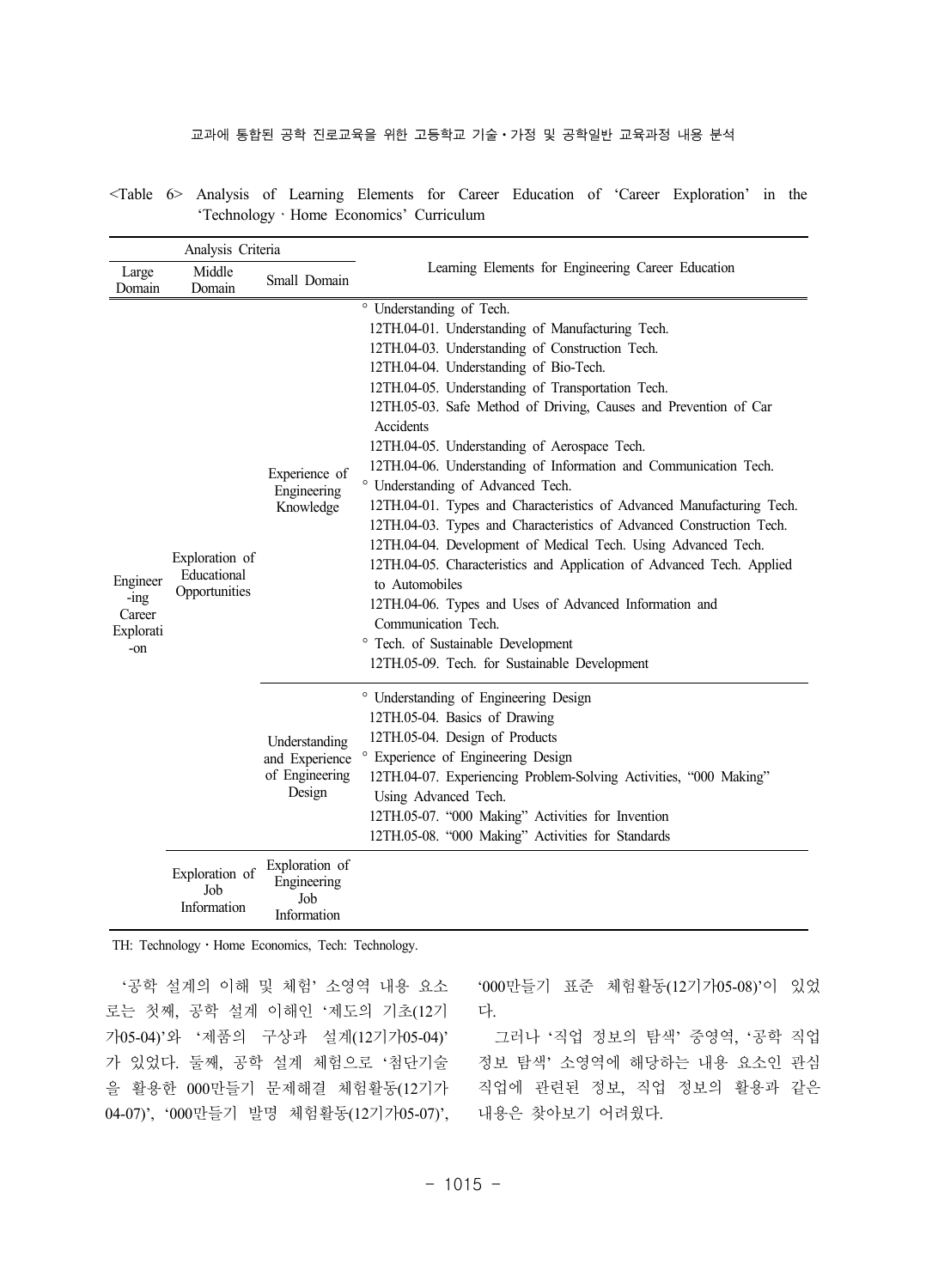## 2. 고등학교 공학일반 교육과정 공학진로교 육 내용요소 분석

고등학교 공학일반 교육과정은 공학의 기초, 공학의 세계, 공학과 진로 3개 영역으로 구성되 어 있었다. 이 세 영역은 모두 공학 관련 내용에 해당하였으므로 성취기준과 교과 내용 요소를 공 학 진로교육 분석기준으로 분석하였다.

(1) 공학 일과 직업 세계 이해 영역

고등학교 공학일반 교육과정 성취기준과 교과 내용 요소 내 '공학 일과 직업 세계 이해' 대영 역에는 <Table 7>과 같이 '변화하는 직업 세계 이해' 중영역 중 '공학과 사회 관계 이해' 소영역 내용 요소 4개, '공학 직업 세계 이해' 소영역 내 용 요소 5개가 있었다. '건강한 직업의식 형성' 중영역, '공학 직업 의식 형성' 소영역 내용 요소 는 1개 있었다.

소영역별 내용 요소를 살펴보면, '변화하는 직 업 세계 이해' 중영역의 '공학과 사회 관계 이해' 소영역 내용 요소는 첫째, 공학의 역사 이해인 '공학의 역사(12공학01-01)', '공학 개념 이해(12공 학01-01)'가 있었다. 둘째, 공학과 사회의 관계인 '공학과 사회 관계(12공학01-01)', '공학과 타 학 문의 융합 필요성 이해(12공학02-15)'가 있었다.

'공학 직업 세계 이해' 소영역 내용 요소로 첫 째, 미래 공학 직업 세계 변화 이해인 '공학 세계 분석(12공학03-02)', '융합 공학 전망 예측(12공학 02-15)'과 '공학 발전 및 동향 정보를 수집하여 미래 공학 예측(12공학03-01)'이 있었다. 둘째, 공 학 지식재산권 이해인 '공학 지식재산권 이해(12 공학01-04)'와 '공학 지식재산권 실천 방안 탐색 (12공학01-04)'이 있었다. 그러나 미래 직업세계에 서 요구하는 공학 인재상에 대한 창업과 창직에

<Table 7> Analysis of Learning Elements for Career Education of 'Understanding the Work and Career World' in the 'General Engineering' Curriculum

| Analysis Criteria                                                     |                                                        |                                                                |                                                                                                                                                                                                                                                                                                                                                                                                                                                                                                                                               |
|-----------------------------------------------------------------------|--------------------------------------------------------|----------------------------------------------------------------|-----------------------------------------------------------------------------------------------------------------------------------------------------------------------------------------------------------------------------------------------------------------------------------------------------------------------------------------------------------------------------------------------------------------------------------------------------------------------------------------------------------------------------------------------|
| Large<br>Domain                                                       | Middle<br>Domain                                       | Small Domain                                                   | Learning Elements for Engineering Career Education                                                                                                                                                                                                                                                                                                                                                                                                                                                                                            |
| Understa<br>-nding<br>Engineer<br>$-$ ing<br>Work<br>and Job<br>World | Understanding<br>the Change of<br>Job World            | Understanding<br>Engineering<br>and Social<br><b>Relations</b> | <sup>o</sup> Understanding the history of engineering<br>12GE.01-01. History of engineering<br>12GE.01-01. Understanding the concept of engineering<br>° Understanding the relationship between engineering and society<br>12GE.01-01. Relationship between engineering and society<br>12GE.02-15. Understanding the need for convergence of other disciplines                                                                                                                                                                                |
|                                                                       |                                                        | Understanding<br>the<br>Engineering<br>Job World               | ° Understanding the change of future engineering job world<br>12GE.03-02. Analysis of engineering world<br>12GE.02-15. Predicting the prospects of convergence engineering<br>12GE.03-01. Predicting the future engineering by collecting the information<br>for engineering development and trends<br>° Understanding of intellectual property rights in engineering<br>12GE.01-04. Understanding of intellectual property rights in engineering<br>12GE.01-04. Exploring practical plans for intellectual property rights in<br>engineering |
|                                                                       | Building a<br>Healthy<br>Occupational<br>Consciousness | Formation of<br>Engineering<br>Occupational<br>Consciousness   | <sup>o</sup> Attitudes required for job ethics and job selection<br>12GE.01-02. Engineering basics (Teamwork, Ethics, Management)                                                                                                                                                                                                                                                                                                                                                                                                             |

GE: General Engineering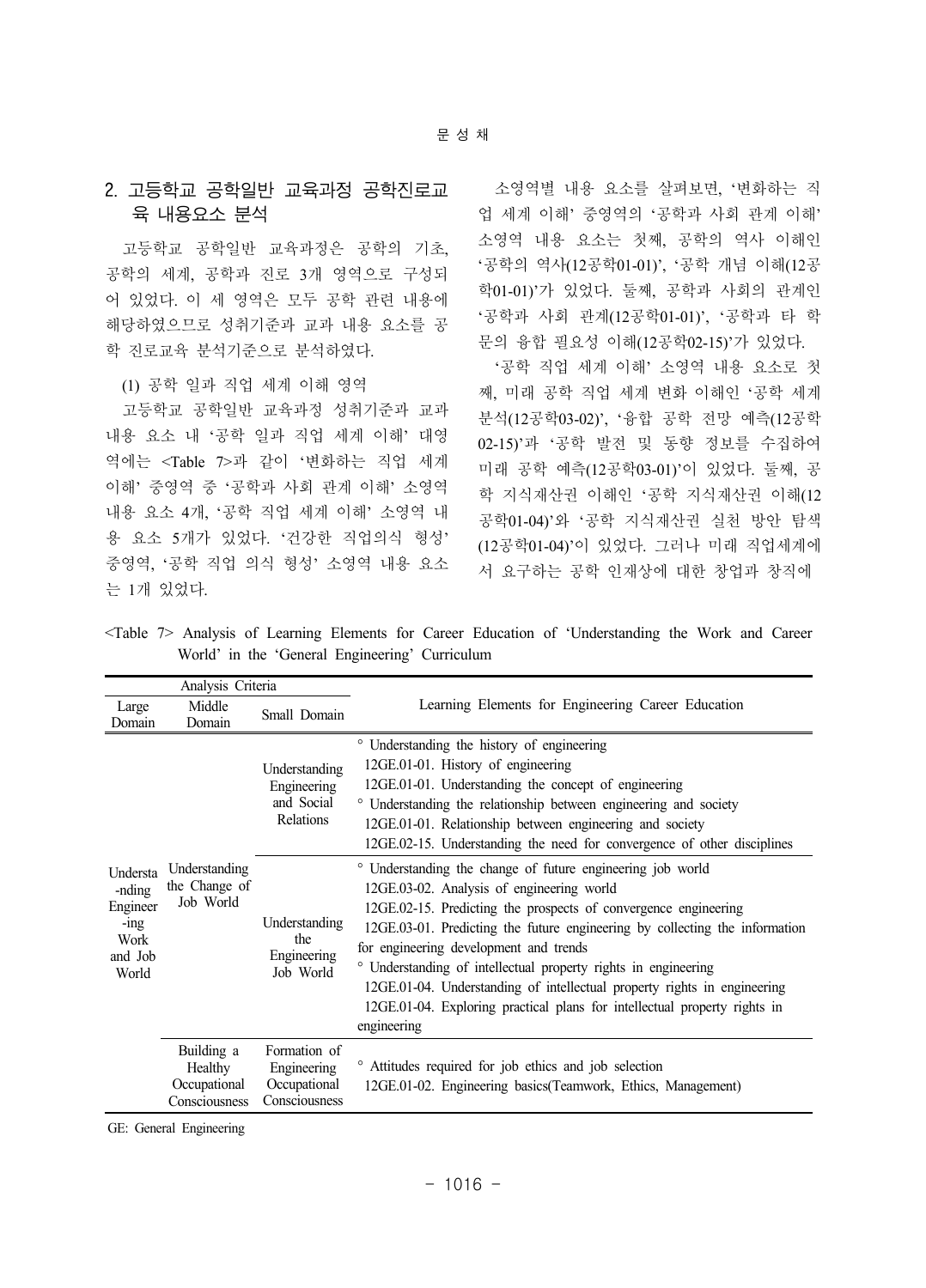대한 내용은 찾아보기 어려웠다.

'건강한 직업 의식 형성' 중영역, '공학 직업 의식 형성' 소영역 내용 요소로 '공학 기초 소양 (팀워크, 윤리, 경영)(12공학01-02)'이 있었다. 이 는 공학 직업인으로서의 윤리와 태도, 직업 선택 에 필요한 기초 소양이다.

#### (2) 공학 진로탐색 영역

고등학교 공학일반 교육과정 성취기준과 교과 내용 요소 내 '공학 진로탐색' 대영역에는 <Table 8>과 같이 '교육 기회의 탐색' 중영역 중 '공학 지식 체험' 소영역 내용 요소 22개, '공학 설계 이해 및 체험' 소영역 내용 요소 3개가 있었다. '직업 정보의 탐색' 중영역 '공학 직업 정보 탐 색' 소영역 내용 요소는 9개 있었다.

소영역별 내용 요소를 살펴보면, '교육 기회의 탐색' 중영역 '공학 지식 체험' 소영역 내용 요소 는 첫째, 공학 원리 이해인 '정보통신 공학 원리 이해(12공학02-07)', '자동차 공학 원리 이해(12공 학02-08)', '재료 및 신소재 공학 원리 이해(12공 학02-09)', '에너지 공학 원리 이해(12공학02-10)', '생명 공학 원리 이해(12공학02-11)', '건설 공학 원리 이해(12공학02-12)', 'IT 기반 융합 공학 원 리 이해(12공학02-13)', '바이오 기반 융합 공학 원리 이해(12공학02-14)'가 있었다. 둘째, 공학 응 용 사례 탐색인 '정보통신 공학 응용 사례 탐색 (12공학02-07)', '자동차 공학 응용 사례 탐색(12 공학02-08)', '재료 및 신소재 공학 응용 사례 탐 색(12공학02-09)', '에너지 공학 응용 사례 탐색 (12공학02-10)', '생명 공학 응용 사례 탐색(12공 학02-11)', '건설 공학 응용 사례 탐색(12공학 02-12)', 'IT 기반 융합 사례 탐색(12공학02-13)', '바이오 기반 융합 사례 탐색(12공학02-14)'이 있 었다. 셋째, 공학 응용 사례 체험으로 '정보통신 공학 응용 사례 체험(12공학02-07)', '자동차 공학 응용 사례 체험(12공학02-08)', '재료 및 신소재 공학 응용 사례 체험(12공학02-09)', '에너지 공학 응용 사례 체험(12공학02-10)', '생명 공학 응용 사례 체험(12공학02-11)', '건설 공학 응용 사례 체험(12공학02-12)'이 있었다.

'공학 설계 이해 및 체험' 소영역 내용 요소로 첫째, 공학 사고 개발인 '공학 문제해결 위한 공 학적 사고 개발(12공학01-03)'이 있었다. 둘째, 공 학 설계 체험인 '공학 문제해결 위한 창의적 공 학 설계(12공학01-05)'와 '공학 설계 과정 통한 융합문제해결 체험(12공학01-06)'이 있었다.

'직업 정보의 탐색' 중영역, '공학 직업 정보 탐색' 소영역 내용 요소는 첫째, 공학 진로 탐색 인 '자신의 흥미, 적성, 능력 고려해 공학 진로 탐색(12공학03-02)'하기가 있었다. 둘째, 공학 직 업 탐색에 활용할 수 있는 공학 동향 파악인 '정 보통신 공학 동향 파악(12공학02-07)', '자동차 공 학 동향 파악(12공학02-08)', '재료 및 신소재 공 학 동향 파악(12공학02-09)', '에너지 공학 동향 파악(12공학02-10)', '생명 공학 동향 파악(12공학 02-11)', '건설 공학 동향 파악(12공학02-12)', 'IT 기반 융합 공학 동향 파악(12공학02-13)', '바이오 기반 융합 공학 동향 파악(12공학02-14)'이 있었 다.

## 3. 고등학교 기술ㆍ가정 및 공학일반 교과 에 통합된 공학진로교육

(1) 고등학교 기술ㆍ가정 및 공학일반 교육과 정 내 공학진로교육 내용 비교 분석

고등학교 기술ㆍ가정 및 공학일반 교육과정 내 공학진로교육 내용 요소 중 대영역 '공학 일과 직업 세계 이해'에 대한 내용 요소를 중영역 및 소영역별로 비교 분석한 결과는 <Table 9>와 같 았다.

첫째, '변화하는 직업세계 이해' 중영역, '공학 과 사회 관계 이해' 소영역을 살펴보면, 공학일반 은 공학의 역사, 공학과 사회 관계를 이해할 수 있도록 구성되어 있었으며, 기술ㆍ가정은 기술이 사회에 미치는 영향과 사고 재해의 원인 및 예방 에 대해 학습하도록 구성되어 있었다. 특이한 점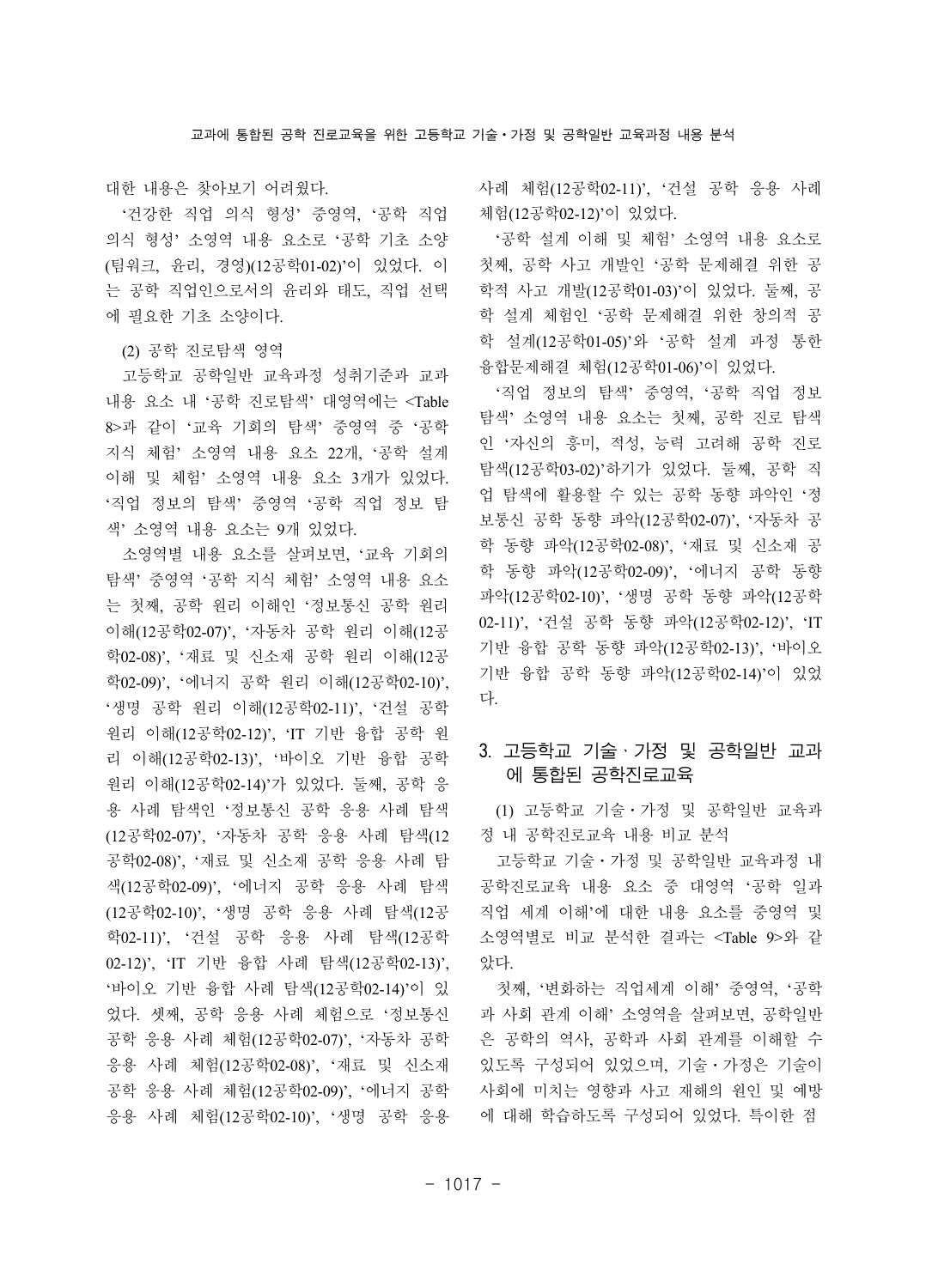|                                                           | Analysis Criteria                                 |                                                                  |                                                                                                                                                                                                                                                                                                                                                                                                                                                                                                                                                                                                                                                                                                                                                                                                                                                                                                                                                                                                                                                                                                                                                                                                                                                                                                                                                                                                                                                                                                                                                                                                                                                                                                                                                                                                                                                                                            |
|-----------------------------------------------------------|---------------------------------------------------|------------------------------------------------------------------|--------------------------------------------------------------------------------------------------------------------------------------------------------------------------------------------------------------------------------------------------------------------------------------------------------------------------------------------------------------------------------------------------------------------------------------------------------------------------------------------------------------------------------------------------------------------------------------------------------------------------------------------------------------------------------------------------------------------------------------------------------------------------------------------------------------------------------------------------------------------------------------------------------------------------------------------------------------------------------------------------------------------------------------------------------------------------------------------------------------------------------------------------------------------------------------------------------------------------------------------------------------------------------------------------------------------------------------------------------------------------------------------------------------------------------------------------------------------------------------------------------------------------------------------------------------------------------------------------------------------------------------------------------------------------------------------------------------------------------------------------------------------------------------------------------------------------------------------------------------------------------------------|
| Large                                                     | Middle                                            | Small                                                            | Learning Elements for Engineering Career Education                                                                                                                                                                                                                                                                                                                                                                                                                                                                                                                                                                                                                                                                                                                                                                                                                                                                                                                                                                                                                                                                                                                                                                                                                                                                                                                                                                                                                                                                                                                                                                                                                                                                                                                                                                                                                                         |
|                                                           | Domain                                            | Domain                                                           |                                                                                                                                                                                                                                                                                                                                                                                                                                                                                                                                                                                                                                                                                                                                                                                                                                                                                                                                                                                                                                                                                                                                                                                                                                                                                                                                                                                                                                                                                                                                                                                                                                                                                                                                                                                                                                                                                            |
| Domain<br>Engineer<br>$-1ng$<br>Career<br>Explorati<br>on | Exploration<br>of<br>Educational<br>Opportunities | Experience of<br>Engineering<br>Knowledge                        | ° Understanding the principles of engineering<br>12GE.02-07. Understanding the principles of information and communication<br>engineering<br>12GE.02-08. Understanding the principles of automotive engineering<br>12GE.02-09. Understanding the principles of materials and new materials engineering<br>12GE.02-10. Understanding the principles of energy engineering<br>12GE.02-11. Understanding the principles of bio-engineering<br>12GE.02-12. Understanding the principles of construction engineering<br>12GE.02-13. Understanding the principles of IT-based convergence engineering<br>12GE.02-14. Understanding the principles of bio-based convergence engineering<br>° Exploring application cases of engineering<br>12GE.02-07. Exploring application cases of information and communication engineering<br>12GE.02-08. Exploring application cases of automotive engineering<br>12GE.02-09. Exploring application cases of materials and new materials engineering<br>12GE.02-10. Exploring application cases of energy engineering<br>12GE.02-11. Exploring application cases of bio-eengineering<br>12GE.02-12. Exploring application cases of construction engineering<br>12GE.02-13. Exploring application cases of IT-based convergence engineering<br>12GE.02-14. Exploring application cases of bio-based convergence engineering<br>° Experiencing application cases of engineering<br>12GE.02-07. Experiencing application cases of information and communication<br>engineering<br>12GE.02-08. Experiencing application cases of automotive engineering<br>12GE.02-09. Experiencing application cases of materials and new materials engineering<br>12GE.02-10. Experiencing application cases of energy engineering<br>12GE.02-11. Experiencing application cases of bio-engineering<br>12GE.02-12. Experiencing application cases of construction engineering |
|                                                           |                                                   | Understandin-<br>g and<br>Experience of<br>Engineering<br>Design | ° Developing engineering thinking<br>12GE.01-03. Developing engineering thinking to solve engineering problems<br>Experiencing engineering design<br>12GE.01-05. Creative engineering design to solve engineering problems<br>12GE.01-06. Experiencing convergence problems' solution through engineering design<br>process                                                                                                                                                                                                                                                                                                                                                                                                                                                                                                                                                                                                                                                                                                                                                                                                                                                                                                                                                                                                                                                                                                                                                                                                                                                                                                                                                                                                                                                                                                                                                                |
|                                                           | Exploration<br>of Job<br>Information              | Exploration<br>of<br>Engineering<br>Job<br>Information           | ° Exploring engineering career<br>12GE.03-02. Exploring engineering career by considering interests, aptitudes and<br>abilities<br>° Understanding engineering trends<br>12GE.02-07. Understanding the trends of information and communication engineering<br>12GE.02-08. Understanding the trends of automotive engineering<br>12GE.02-09. Understanding the trends of materials and new materials engineering<br>12GE.02-10. Understanding the trends of energy engineering<br>12GE.02-11. Understanding the trends of bio-engineering<br>12GE.02-12. Understanding the trends of construction engineering<br>12GE.02-13. Understanding the trends of IT-based convergence engineering<br>12GE.02-14. Understanding the trends of bio-based convergence engineering                                                                                                                                                                                                                                                                                                                                                                                                                                                                                                                                                                                                                                                                                                                                                                                                                                                                                                                                                                                                                                                                                                                      |

<Table 8> Analysis of Learning Elements for Career Education of 'Career Exploration' in the 'General Engineering' Curriculum

GE: General Engineering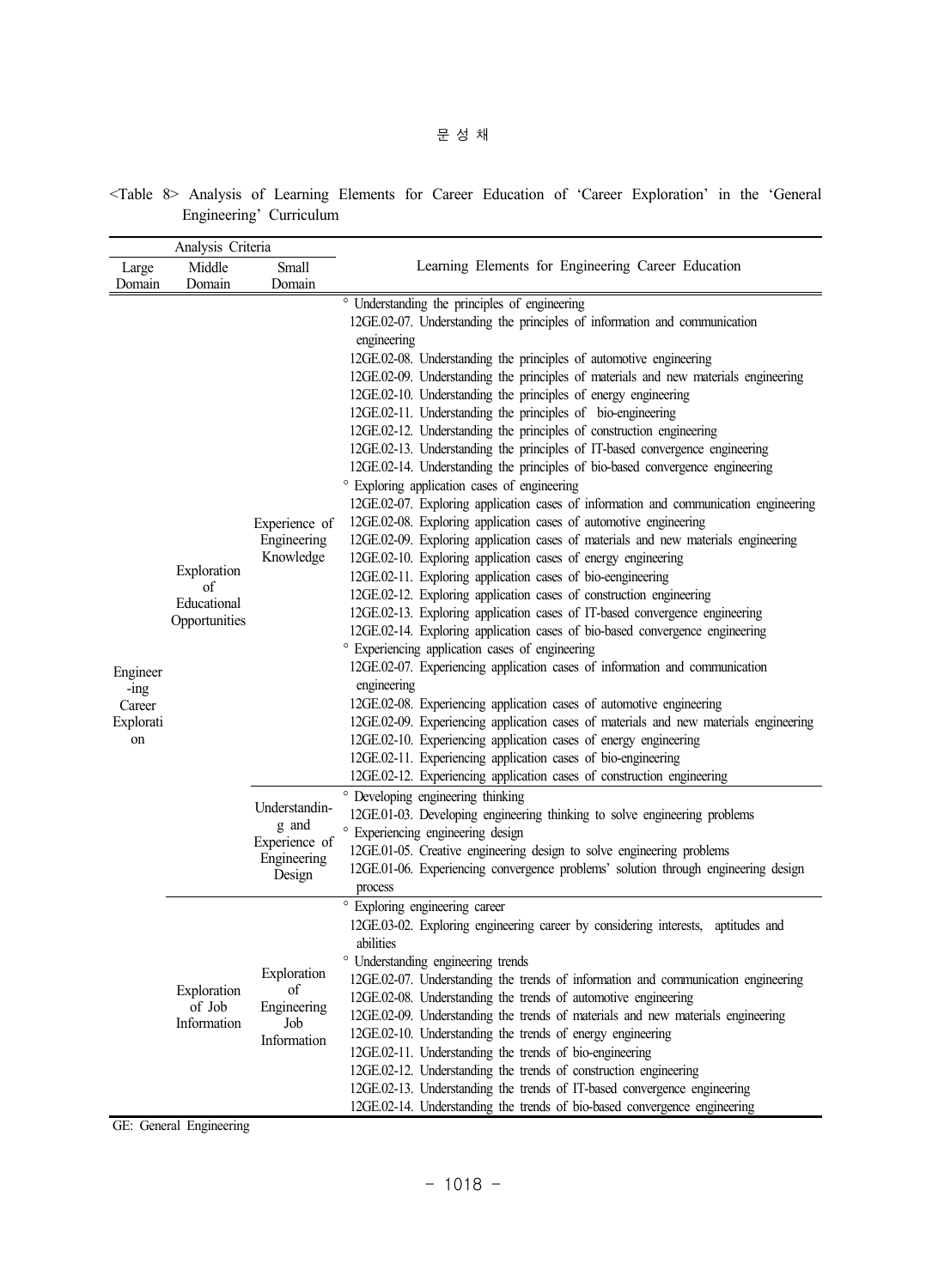<Table 9> Comparison of Learning Elements for Engineering Career Education in the 'TechnologyㆍHome Economics' and 'General Engineering' Curriculum

|                                                          | Analysis Criteria                                        |                                                                         | Technology · Home Economics                                                                                     |                  | General Engineering                                                          |                                    |
|----------------------------------------------------------|----------------------------------------------------------|-------------------------------------------------------------------------|-----------------------------------------------------------------------------------------------------------------|------------------|------------------------------------------------------------------------------|------------------------------------|
| Large<br>Domain                                          | Middle<br>Domain                                         |                                                                         | Small Domain Learning Contents(Numbers)                                                                         | Sum of<br>$(\%)$ | Numbers Learning Contents(Numbers)                                           | Sum of<br><b>Numbers</b><br>$(\%)$ |
|                                                          |                                                          | Understanding<br>Engineering<br>and Social<br>Relations                 | ° Technology's Impact on<br>Society $(3)$                                                                       |                  | ° Understanding the history of<br>engineering(2)                             | 4(9.0)                             |
|                                                          |                                                          |                                                                         | ° Causes and Prevention of<br>Accidents and Disasters(2)                                                        | 7(20.6)          | ° Understanding the<br>relationship between<br>engineering and society $(2)$ |                                    |
|                                                          | Understand<br>ing the                                    |                                                                         | The Role of Engineering for<br>Sustainable Society(2)                                                           |                  |                                                                              |                                    |
| Underst<br>-anding<br>Enginee                            | Change of<br>Job World                                   | Understanding                                                           | ° Change of Job According to<br>Technological Change(3)                                                         |                  | ° Understanding the change of<br>future engineering job<br>world $(3)$       | 5(11.4)                            |
| -ring<br>Work<br>and Job<br>World                        |                                                          | the<br>Engineering<br>Job World                                         | ° Intellectual Property Rights,<br>Technology Standards,<br>Invention, Entrepreneurship,<br>Creating a $Job(5)$ | 9(26.5)          | ° Understanding of intellectual<br>property rights in<br>engineering $(2)$   |                                    |
|                                                          |                                                          |                                                                         | ° Safety in Industrial Place(1)                                                                                 |                  |                                                                              |                                    |
|                                                          | Building a<br>Healthy<br>Occupation<br>-al<br>-ess       | Formation of<br>Engineering<br>Occupational<br>Consciousn Consciousness |                                                                                                                 | 0(0)             | <sup>o</sup> Attitudes required for job<br>ethics and job selection(1)       | 1(2.3)                             |
|                                                          | Exploration<br>of<br>Educational<br>Opportuniti<br>$-es$ | Experience of<br>Engineering<br>Knowledge                               | ° Understanding of Tech.(7)                                                                                     | 13(38.0)         | ° Understanding the principles<br>of engineering $(8)$                       | 22(50.0)                           |
|                                                          |                                                          |                                                                         | ° Understanding of Advanced<br>Tech.(5)                                                                         |                  | ° Exploring application cases<br>of engineering $(8)$                        |                                    |
| Enginee<br>$-\overline{r}$<br>Career<br>Explora<br>-tion |                                                          |                                                                         | ° Tech. of Sustainable<br>Development(1)                                                                        |                  | ° Experiencing application<br>cases of engineering $(6)$                     |                                    |
|                                                          |                                                          | Understanding<br>and<br>Experience of<br>Engineering<br>Design          | $\circ$<br>Understanding of<br>Engineering Design(2)                                                            |                  | ° Developing engineering<br>thinking $(1)$                                   | 3(6.8)                             |
|                                                          |                                                          |                                                                         | ° Experience of Engineering<br>Design(3)                                                                        | 5(14.7)          | ° Experiencing engineering<br>design(2)                                      |                                    |
|                                                          | Exploration<br>of Job<br>Information                     | Exploration of<br>Engineering<br>Job<br>Information                     |                                                                                                                 | 0(0)             | ° Exploring engineering<br>career(1)                                         | 9(20.5)                            |
|                                                          |                                                          |                                                                         |                                                                                                                 |                  | ° Understanding engineering<br>trends(8)                                     |                                    |
|                                                          | $Sum(\%)$                                                |                                                                         |                                                                                                                 | 34(100)          |                                                                              | 44(100)                            |

은 지속가능한 사회를 위한 공학의 역할을 기술 ㆍ가정에서만 다루고 있다는 것이다. 둘째, '변화 하는 직업 세계 이해' 중영역, '공학 직업 세계 이해' 소영역 내용을 살펴보면 공학일반은 미래 공학 직업 세계의 변화 이해, 기술ㆍ가정은 기술

변화에 따른 직업 변화를 학습하도록 구성되어 있었다. 주목할 점은 공학일반은 지식재산권에 국한되어 있었으나, 기술ㆍ가정은 지식재산권 외 기술표준, 발명, 창업 내용까지 폭넓게 포함되어 있었다. 또한 기술ㆍ가정은 산업현장의 안전까지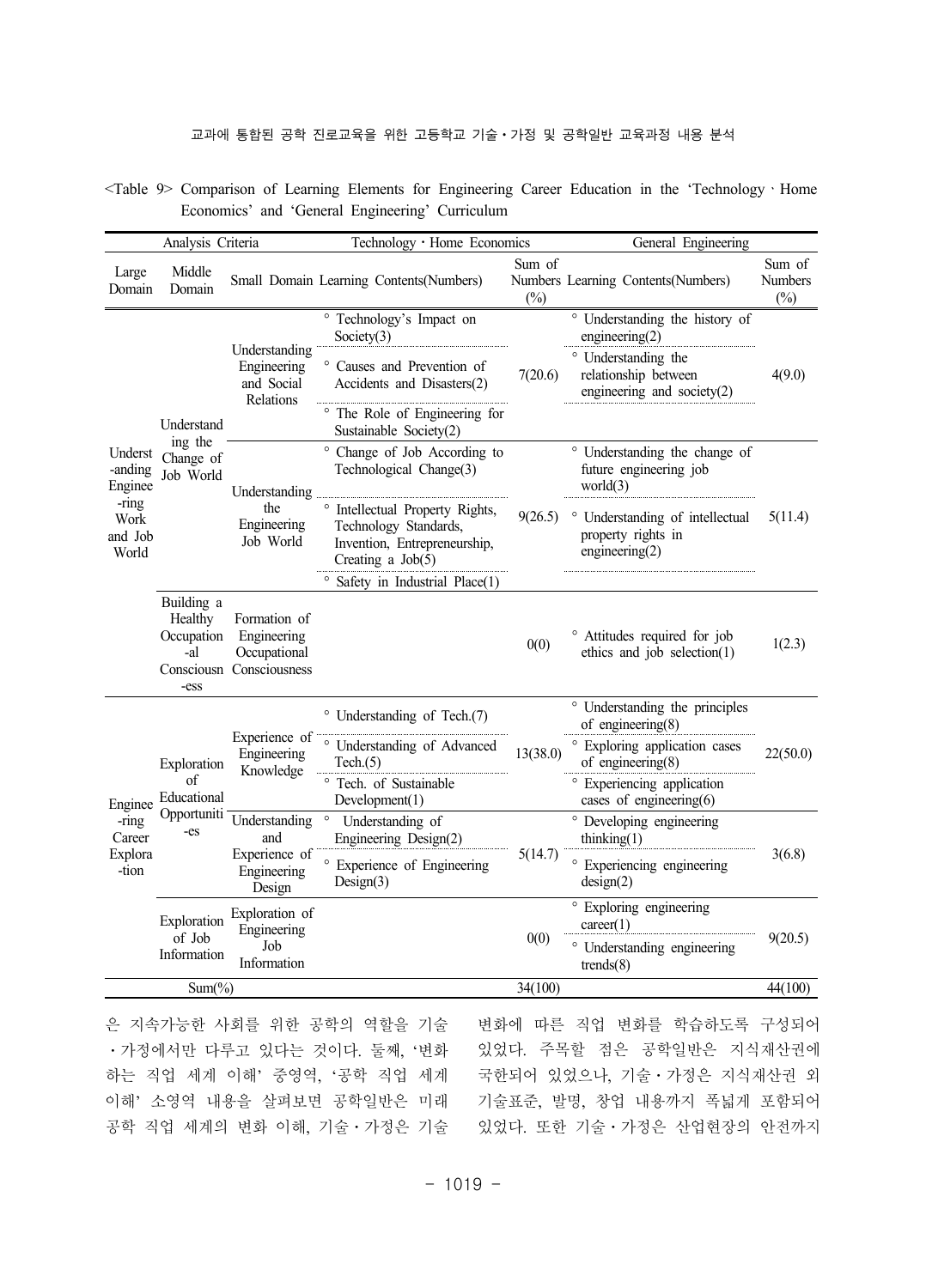도 다루고 있다는 점에서 공학 직업세계 이해 부 분을 이해하는 데 공학일반보다 효과적일 것으로 여겨진다. 셋째, '건강한 직업의식 형성' 중영역, '공학 직업의식 형성' 소영역 내용 비교 시, 공학 일반은 <Table 7>과 같이 공학 소양으로 직업 윤 리와 직업 선택에 필요한 태도를 다루고 있는 반 면, 기술ㆍ가정은 직업 의식 형성에 대한 내용 요소를 찾아보기 어려웠다.

대영역 '공학 진로 탐색'에 대한 내용 요소를 비교 분석한 결과는 다음과 같다. 첫째, '교육 기 회 탐색' 중영역, '공학 지식 체험' 소영역에서, 공학일반과 기술ㆍ가정은 공통적으로 기술 및 첨 단 기술, 지속가능발전 기술 대한 이해, 공학 원 리 이해, 공학 응용 사례 탐색 및 체험과 같은 공학과 기술 지식 체험을 포함하고 있었다. 둘째, '공학 설계 이해 및 체험' 소영역을 살펴보면, 공 학 설계 체험은 두 교과에 공통적으로 있는 반 면, 공학 사고 개발은 공학일반에, 공학 설계 이 해는 기술ㆍ가정에 포함되어 있었다. 따라서 교 과에 통합된 공학 진로교육 내용 구성 시, 공학 일반과 기술ㆍ가정 내용 요소를 상호 보완적으로 사용할 필요가 있다. 셋째, '직업 정보의 탐색' 중영역, '공학 직업 정보 탐색' 소영역은 기술ㆍ 가정에서는 찾아보기 어려웠으며, 공학일반에는 공학 진로 탐색, 공학 동향 파악 내용이 포함되 어 있었다.

(2) 고등학교 기술ㆍ가정 및 공학일반 교육과 정 내용요소를 활용한 공학 진로교육 방향

<Table 9>에서 보는 바와 같이, 고등학교 교과 에 통합된 공학 진로교육은 단일 교과 내용만으 로 부족하며, 공학일반과 기술ㆍ가정 내용 요소 를 종합해 구성해야 할 것이다. 그러나 공학일반 과 기술ㆍ가정에는 중등 진로교육과정에서 공통 적으로 제시하고 있는 4개 대영역 중 '일과 직업 세계 이해'와 '진로 탐색' 2개 영역에 국한되어 있었다. 따라서 두 교과에 부족한 '자아 이해와 사회적 역량 개발', '진로 디자인과 준비' 영역은

진로와 직업 및 관련 교과와 연계가 필요하다.

## Ⅴ**.** 결론 및 제언

이 연구는 고등학교 기술ㆍ가정, 공학일반 교 과에 통합된 공학진로교육을 위한 내용 요소를 제시하였다. 공학진로교육 내용 체계는 네 개 진 로 영역 중 '일과 직업 세계 이해', '진로탐색' 두 개 영역을 학습할 수 있도록 구성되어 있었다. 중학교 기술ㆍ가정 교육과정 내 진로교육 내용 분석에서도, 일과 직업 세계 탐색에 대한 내용은 많이 나타났으나, 진로계획에 대한 내용이 적은 것으로 나타났다(Jung and Ryu, 2009).

연구 결과를 바탕으로 다음과 같은 결론을 도 출하였다. 첫째, 고등학교 기술ㆍ가정, 공학일반 교육과정은 공학 진로교육 2개 대영역, 4개 중영 역, 6개 소영역으로 구성되어 있었다. 둘째, 공학 일반은 6개 소영역 내용 요소를 모두 포함하고 있었으나, 기술ㆍ가정은 '공학 직업 의식 형성', '공학 직업 정보 탐색' 소영역 내용 요소가 부재 한 것으로 나타났다. 셋째, 두 교과는 공통적으로 '공학 지식 체험' 소영역에 대한 내용 요소가 가 장 많은 부분을 차지하고 있어, 공학 및 기술 지 식에 대한 습득, 공학 설계를 활용한 공학적 문 제해결을 체험할 수 있을 것이다. 넷째, 중영역 '변화하는 직업세계 이해'에서, 기술표준, 발명, 창업, 지속가능한 사회를 위한 공학의 역할은 기 술ㆍ가정에서만 다루고 있어, 직업세계 이해는 기술ㆍ가정이 공학일반보다 효과적으로 구성되어 있었다. 다섯째, 중영역 '교육 기회의 탐색'에서, 공학 사고 개발은 공학일반에만, 공학 설계 이해 는 기술ㆍ가정에만 포함되어 있어, 공학 설계 교 육 시, 두 교과를 상호 보완해 활용해야 할 것이 다.

이러한 결론을 토대로 기술ㆍ가정, 공학일반 교육과정 개정 시 공학진로교육을 위한 내용 요 소로 다음을 제안한다. 첫째, 2015 교육과정은 공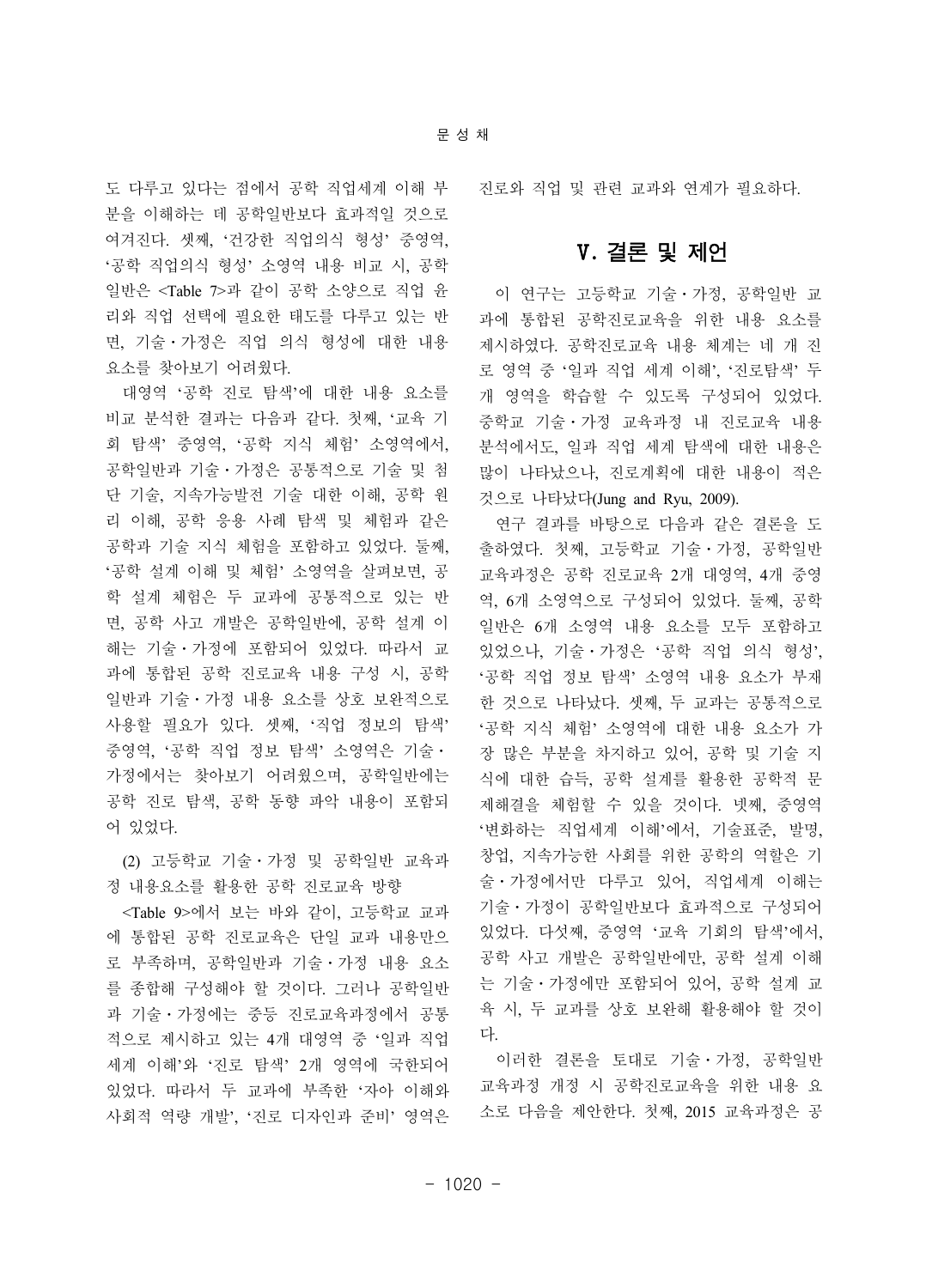학 지식 체험에 치중되어 있으며, 건강한 직업의 식 형성 및 직업 정보 탐색이 부족하므로, 이 부 분에 대한 내용 요소를 추가하는 방안을 고려해 보아야 할 것이다. 둘째, 기술ㆍ가정, 공학일반 교육과정은 공학 일과 직업 세계 이해, 공학 진 로 탐색 내용 요소 외 '공학 진로 디자인과 준 비'는 부재하므로, 이 부분 내용 요소를 추가할 필요가 있다.

이 연구는 고등학교 공학진로교육 내용 요소를 기술ㆍ가정, 공학일반 교육과정을 중심으로 분석 하였으며, 분석기준 개발 및 분석은 두 명의 주 연구자를 중심으로 이루어졌다는 한계가 있다. 이러한 연구의 제한점에도 불구하고, 이 연구는 현 학교 교육과정이 기초과학 중심의 이학계열에 치중되어 공학 진로 체험 기회가 부족한 현실에 서, 학교 교과 교육을 통한 공학진로교육 가능성 을 제시했다는데 그 의의가 있다. 이 연구를 토 대로 학생들이 고등학교 이후 공학 진로 계획을 수립할 수 있도록, 교과에 통합된 공학 진로교육 기회가 제공되기를 기대한다.

### **References**

- Berelson B(1952). *Content Analysis in Communications Research*. New York: Free Press.
- Chadderton C(2015). The new statutory requirements in career guidance in England and the implications for careers provision under the coalition government. *London Review of Education*, 13(2), 84~98.
- Galliott N and Graham LJ(2015). School based experiences as contributors to career decision-making: findings from a cross-sectional survey of high-school students. *Aust. Educ. Rec.*, 42. 179~199.
- Hong SM(2015). An analysis of the deviation from S&T workforce career-path in Korea. *Journal of Engineering Education Research*, 18(1), 11~19. http://dx.doi.org/10.18108/jeer.2015.18.1.11.
- Hong SM(2017). Job Change According to the 4th Industrial Revolution. *Entrepreneurship Korea*, 5, 7~8.

Jang JS, Moon SC and Yi SB(2017). Teachers' Perception and Actual Condition of Career Education of General High School in Chuncheon, Wonju and Gangneungin area of Gangwon Province. *The Korean Journal of Technology Education*, 17(2), 83~100.

http://dx.doi.org/10.34138/KJTE.2017.17.2.83.

- Jung SJ and Ryu CY(2009). Analyzing Educational Contents Related to the Career Education in Middle School Technology Education. *The Journal of Vocational Education Research,* 28(1), 25~42.
- Jung YK. Lee JY, Lee YD, Choi DS, Kim NR, Nam MS, Jung YK and Jang SM(2010). Establishment of an operation model for integrated career education. *Korea Vocational Competency Development Center*, Basic Research 2010-28.  $1 - 207$ .
- Jung YH, Shin SS and Lee JK(2017). A Study of academic high school students' STEM career motivation formation: An approach based on the Grounded Theory. *Journal of Science Education,* 41(1), 36~59.

http://dx.doi.org/10.21796/jse.2017.41.1.36.

- Kier MW, Blandchard MR, Osborne JW and Albert JL(2014). The development of the STEM career interest survey (STEM-CIS). *Research in Scence. Education,* 44, 461~481.
- Kim BH, Jeong CY and Kim BS(2006). *School Career Counseling*. Hakjisa, Seoul, Korea, 79~88.
- Kim DH, Lee SY and Jung YM(2016). How to Improve Career Education in the Secondary Schools: Comparing Career Education Cases in the Secondary Education between Korea and Germany. *Admission Studies*, 5, 161~191.
- Kim DS and Hong HJ(2011). A Study on the College Drop-out Rates Based on Curriculum Transition from High School to College. *Asian Journal of Education*, 12(4), 55~73.

http://dx.doi.org/10.15753/aje.2011.12.4.003.

- Kim EJ(2013). Career Education in Techonolgy · Home Economics Education and Application Plan in Free Learning Semester. *Korean Home Economic Education Association*, 25(3), 105~121.
- Kim NR and Jeong JC(2009). Analysis of Career Education Related Content in Australian Regular School Curricula. *Korean Journal of Comparative*